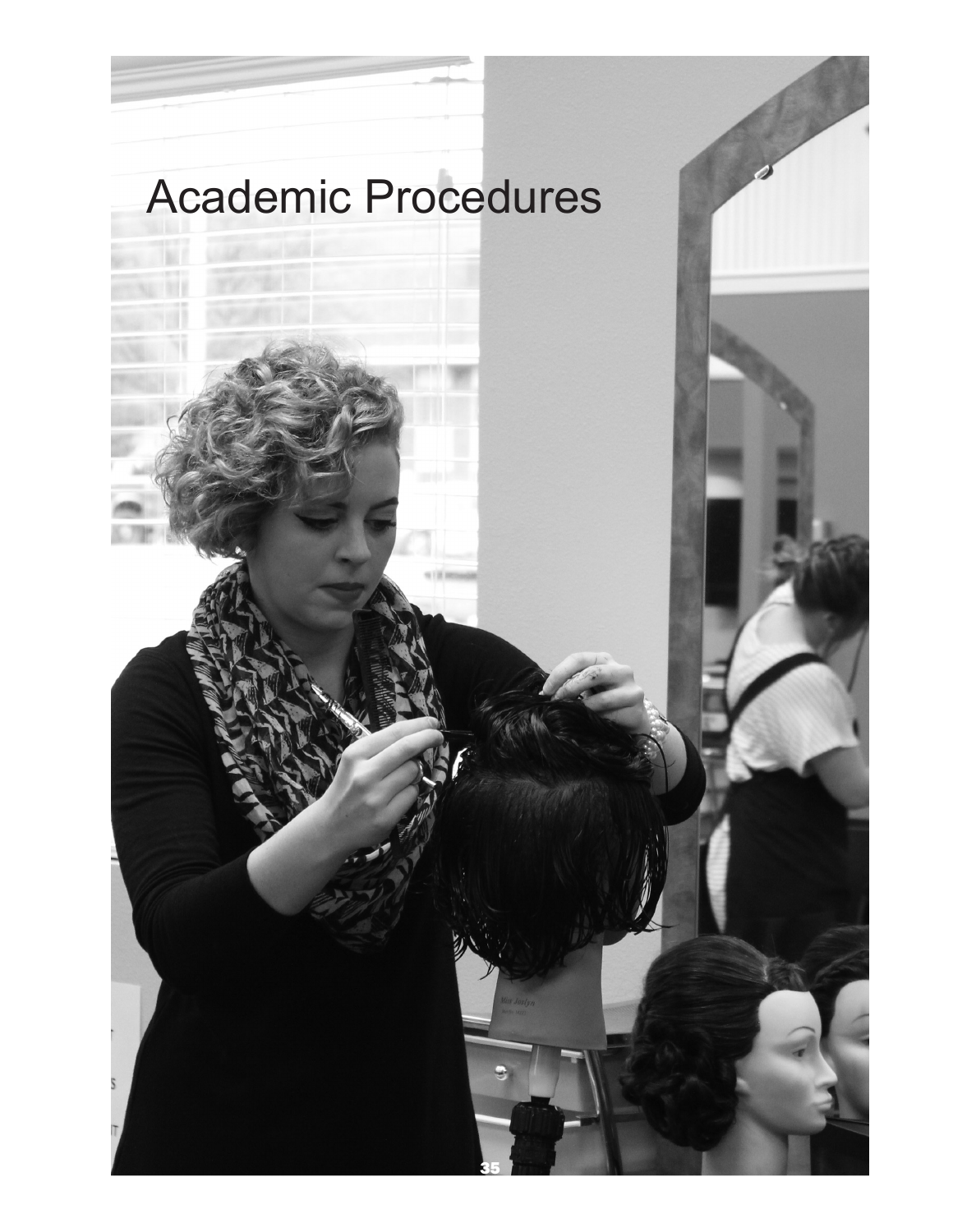#### Registration Procedures

Individual students select and develop programs of study for a given semester under the direction of an assigned faculty academic advisor.

The registration procedure observes the College's rules while providing efficient service to students. Procedures are constantly under review and changes are made as necessitated by enrollment increases and as permitted by developments in the processing of records.

Instructions are issued at each enrollment which consist of the following steps: (1) planning a program of study with an assigned advisor; (2) completing registration materials; (3) having enrollment materials checked and approved by academic advisor; and (4) assessment and payment of fees.

All information requested during enrollment is vital and important to the student and the College. Students must supply all information requested, accurately and completely, according to instructions. If address, legal name, field of study, advisor, telephone number, or other such information changes after enrollment, the student should inform the Records Office immediately. Falsification of records may result in suspension from classes.

EWC will accept no "Application for Admission" forms after the Friday before the start of the Fall or Spring semester. The College offers 8 week Block Classes during the second half of each semester for which admission may be granted once the Application for Admission has been completed, assessment testing has taken place, and application for appropriate financial aid has been completed.

#### Change of Registration

Students desiring to drop or add courses (after Late Registration ends) should obtain the necessary form from the Records Office. After the student completes the form, "Change of Registration," and secures the proper signatures, the form is returned to the Records Office.

The following schedule applies to students adding and/or dropping classes:

- 1. No entry is made on the student's permanent academic record for classes dropped prior to the last day for late registration.
- 2. No classes may be added or dropped after the last day for late registration without the approval of the Financial Aid Office, the academic advisor, and the class instructor.

#### Advisors

When students enroll at Eastern Wyoming College, they are assigned to an academic advisor who aids them in planning their program of study in selecting educational and vocational objectives, and in making personal adjustment to college life.

All degree-seeking students are required to take placement exams in English, math, and reading prior to the first day of classes to aid in proper class placement and to maximize academic success. Non degree-seeking students may be required to take the placement exams prior to enrolling in certain English and math courses. It is important for all college students to possess or acquire the math, reading, and English skills necessary for their program of study.

Academic advisors are usually assigned at the time placement exams are taken. The student and advisor then receive copies of the placement exam results to use in making decisions about program selection and course enrollment. Advisors are to be consulted whenever the student registers for classes, drops or adds classes, receives a deficiency notice, or when the student begins to make graduation/transfer plans. Advisors are important and students are urged to confer regularly with them.

#### Change of Major or Advisor

Students who wish to change their major and/ or advisor should contact the Records Office at 307.532.8207.

#### **Credits**

EWC's **definition of one (1) credit hour** (55 minutes) is as follows:

- 1 hour of lecture for 15 weeks
- 2 hours of lab for 15 weeks
- Equivalent amount of work over a different
- amount of time or<br>• Other activities established by EWC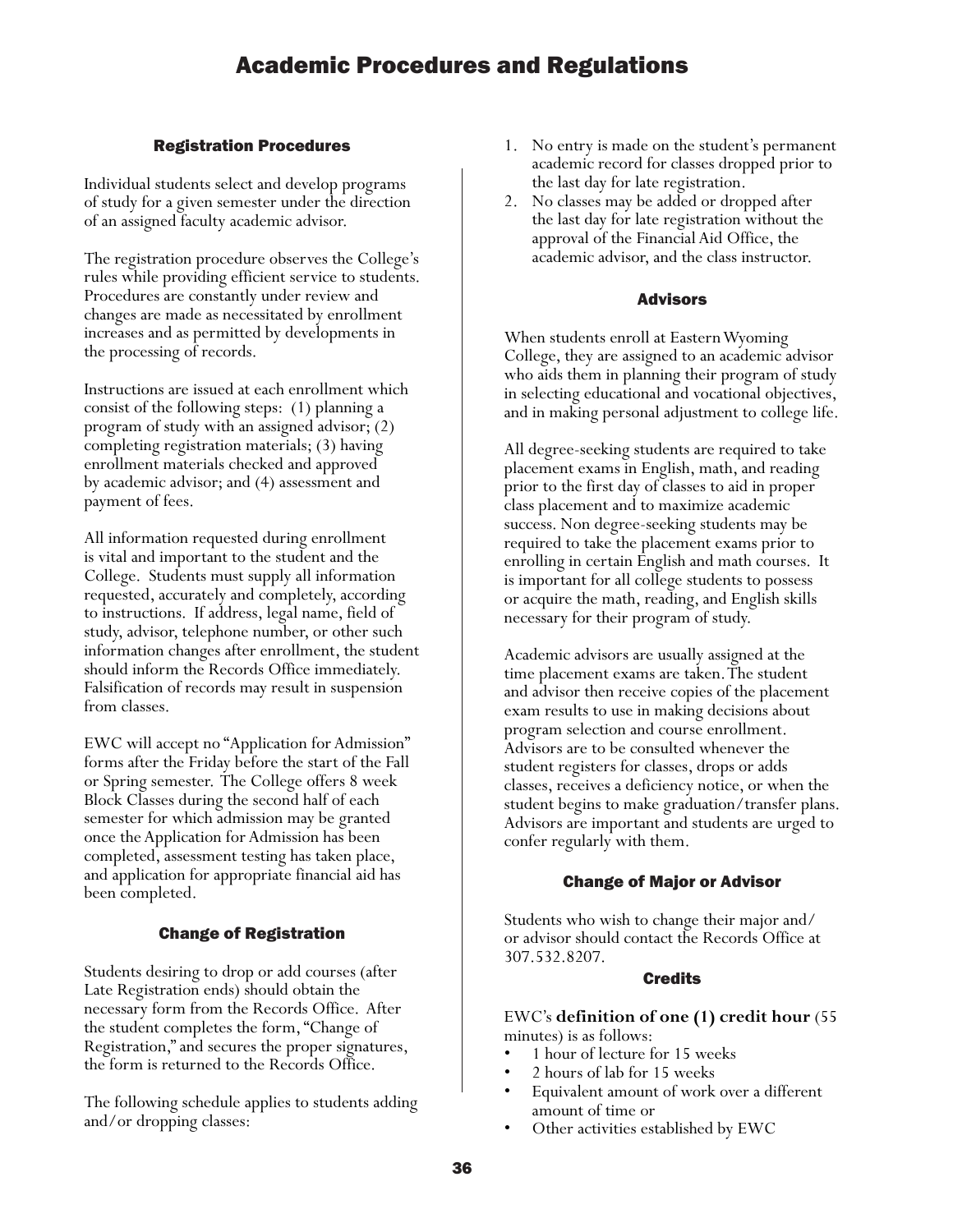including internships, practicums, field experiences, self-directed studies, and online or distance education

A credit hour comprises work through one semester and normally requires an average of three hours of effort per week for each credit hour. (Classes with laboratory components require more contact time.) These three hours of effort may be occupied with lectures, recitations, laboratory work, reports, or assignments outside of the classroom.

The amount of credit for any course is governed by the catalog statement. Allowance for more or less credit than is listed in the current catalog will not be allowed.

#### Credit Hour Load

Twelve credit hours is the minimum required for full-time status as defined by EWC and federal aid programs.

An average of 15 or 16 hours of credit each semester is considered a normal load. The maximum semester credit load is 18 hours. Students must have approval of the Vice President for Academic Services to exceed this maximum.

Only students of marked ability, whose grades average "B" or above, should enroll for more than the average number of hours. Students registering after the end of late registration may be restricted in the number of hours for which they can enroll. Restrictions in this case will be determined by the student's advisor and the Vice President for Academic Services.

Certain programs outlined under the "Programs of Instruction" section of this catalog will identify a semester totaling 19 hours or more. Students should work with their advisors to determine the best way to accomplish the completion of all the program requirements. For some students it may be best to extend their academic planning to include an additional Summer session or semester in order to successfully complete a particular program.

#### Institutional Challenge Exams

Institutional Challenge examinations are available for some courses. Students showing proficiency

by passing challenge examinations can be given credit up through the level of demonstrated proficiency. For details about challenge exam availability, the student should contact the appropriate division chair. Grades of S and U are given in all institutional challenge exams. Such credit is not included in a student's grade point average (GPA). The grade of S would be equivalent to "C" or better. Entries will be made on the student's transcript only if the grade of S is obtained and only if the student enrolls at EWC in a degree program. Students should be aware that while credit may be awarded through such exams by Eastern Wyoming College, not all institutions will accept transfer credit earned through these methods. A fee of \$10 will be assessed for each examination.

#### Advanced Placement Examination

Students showing proficiency by passing examinations such as College Entrance Examination Board Advanced Placement Program (CEEB-APP) or American College Testing— Proficiency Examination Program (ACT-PEP) may earn EWC college credit for demonstrated proficiency to a maximum of 15 semester credit hours. Grades of S and U are given in all examinations. Credit by advanced placement examination is not included in the student's grade point average but counts in hours earned toward graduation. The grade of S is the equivalent of  $C^{\infty}$  or better (APP score of 4 or 5). Entry on the student's transcript for credit by examination is made only if a grade of S is obtained and is noted as a grade obtained by examination. Students should be aware that while credit may be awarded through exams for Eastern Wyoming College requirements, not all institutions will accept transfer credit earned through these methods.

#### DSST

#### (DANTES Subject Standardized Tests)

Students showing proficiency in content areas as demonstrated by the DANTES (Defense Activity for Non-Traditional Education Support) Subject Standardized Tests (DSST) may receive EWC college credit. Students may earn credit through these exams by scoring at or above the minimum scores established by Eastern Wyoming College. A maximum of 15 semester hours of credit by examination may be earned toward EWC graduation requirements. DSST examinations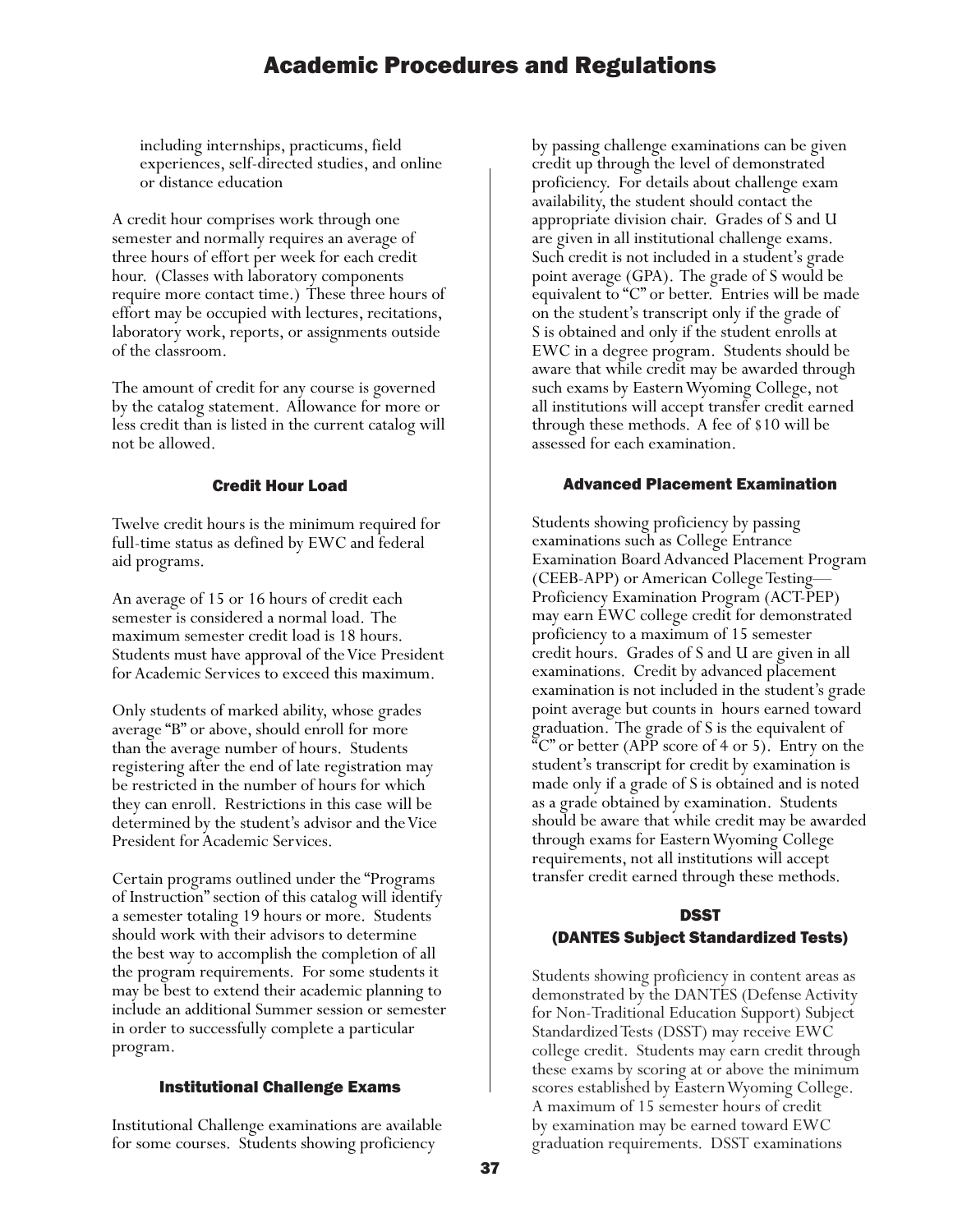are administered by appointment only in the Center for Testing and Career Services. For copies of the DANTES policy and information about scheduling an appointment, call 307.532.8288. A fee is assessed for each DSST examination plus an administration fee of \$15.

#### College Level Examination Program

Eastern Wyoming College administers subject examinations of the College Level Examination Program (CLEP). CLEP examinations may not be repeated within six months from the time the examinations were administered. Students may earn credit through the subject examinations by scoring at or above the score recommended by the Council on College-Level Examinations. Entries on the student's records will state that the credits earned were by CLEP examinations along with the title of the examination. A maximum of 15 semester hours of credit by examination may be earned toward EWC graduation requirements.

Students may designate the institution they wish to receive their scores and should be aware that not all colleges have the same policies regarding acceptance of credit by examination. Therefore, students should confirm with the college or university to which they are transferring that the credit by examination will transfer. The transfer of CLEP scores to EWC from other accredited institutions will be determined by the Vice President for Student Services.

CLEP examinations are administered by appointment only in the Center for Testing and Career Services. For an appointment, call 307.532.8288. A fee is assessed for each CLEP examination plus an administration fee of \$15.

Eastern Wyoming College courses for which CLEP credit may be earned:

|                    |                 | (Minimum Computer-Based                        |                       |
|--------------------|-----------------|------------------------------------------------|-----------------------|
|                    | <b>Semester</b> | <b>Required</b>                                | <b>Testing Score)</b> |
| <b>EWC Courses</b> | Hours           | <b>CLEP Examination</b>                        | <b>Required</b>       |
| <b>BIOL</b> 1010   | 4               | Biology                                        | 50                    |
| <b>CHEM 1020</b>   | 4               | Chemistry                                      | 50                    |
| COSC 1200          | 3               | <b>Information Systems &amp; Computer Apps</b> | 50                    |
| <b>ECON 1010</b>   | 3               | Principles of Macroeconomics                   | 50                    |
| <b>ECON 1020</b>   | 3               | Principles of Microeconomics                   | 50                    |
| <b>EDFD 2100</b>   | 3               | Intro to Educational Psychology                | 50                    |
| <b>EDFD 2450</b>   | 3               | Human Growth and Development                   | 50                    |
| <b>ENGL 1010</b>   | 3               | College Composition                            | 50                    |
| <b>ENGL 2020</b>   | 3               | Analyzing and Interpreting Literature          | 50                    |
| GERM 1010 & 1020   | 8               | German Language                                | 50                    |
| <b>HIST 1110</b>   | 3               | <b>Western Civilization I</b>                  | 50                    |
| <b>HIST 1120</b>   | 3               | Western Civilization II                        | 50                    |
| <b>HIST 1211</b>   | 3               | Hist of the US I: Early Colonization to 1877   | 50                    |
| <b>HIST 1221</b>   | 3               | History of the US II: 1865 to Present          | 50                    |
| <b>MATH 1000</b>   | 3               | Problem Solving                                | 50                    |
| <b>MATH 1400</b>   | 4               | College Mathematics                            | 50                    |
| <b>MATH 1450</b>   | 5               | Precalculus                                    | 50                    |
| <b>MATH 2200</b>   | 4               | Calculus                                       | 50                    |
| <b>MKT 2100</b>    | 3               | Principles of Marketing                        | 50                    |
| <b>POLS 1000</b>   | 3               | American Government                            | 50                    |
| <b>PSYC 1000</b>   | 3               | Introductory Psychology                        | 50                    |
| <b>PSYC 2300</b>   | 3               | Human Growth & Development                     | 50                    |
| SPAN 1010 & 1020   | 8               | Spanish Language                               | 50                    |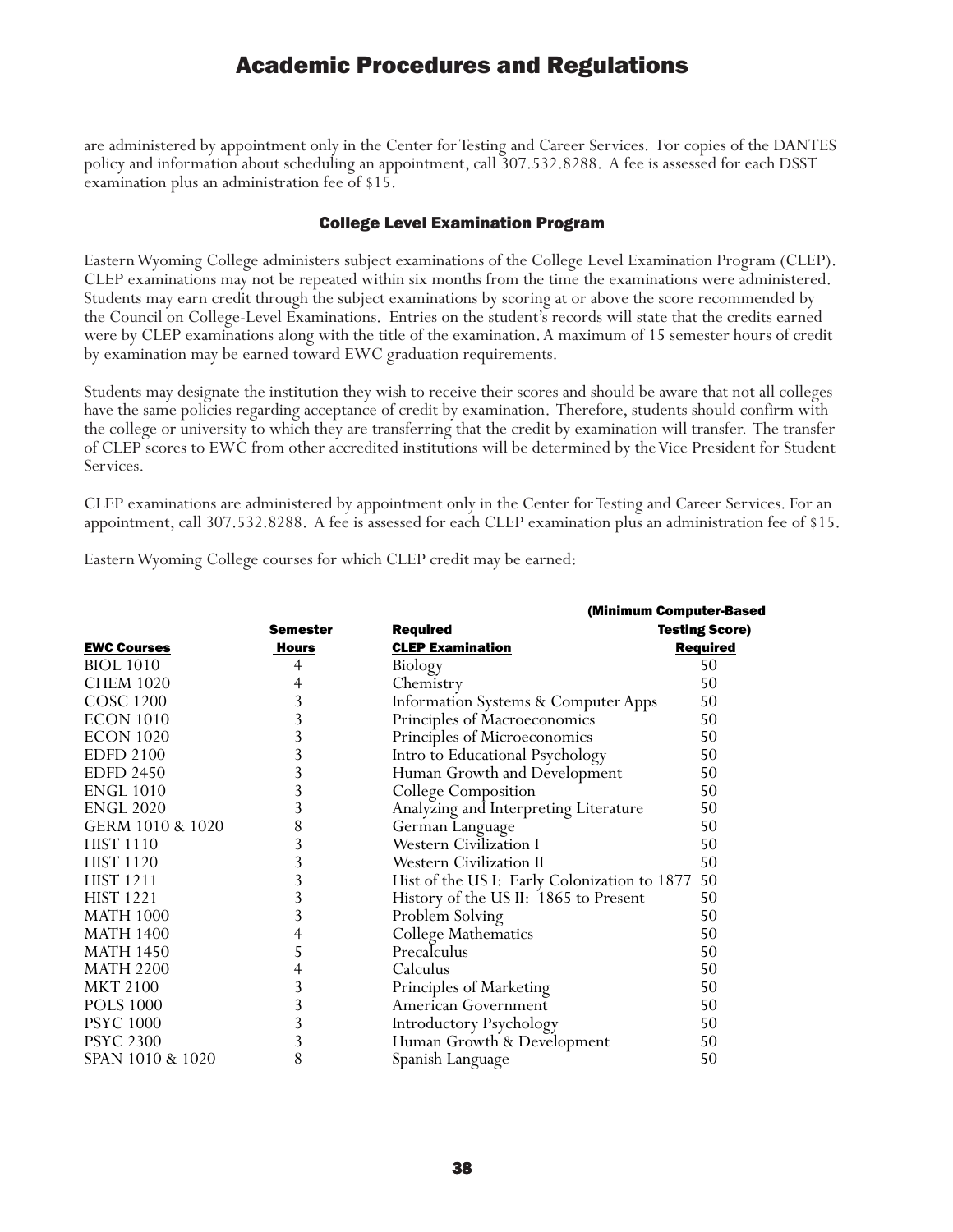#### Independent Study

Independent study is available to those students who have demonstrated the self-discipline to study successfully with a minimum of structure and formal direction from an instructor. It is designed for use in exceptional circumstances and is not used routinely.

A student must develop a plan for independent study with his/her advisor and the faculty member who will supervise the work. The plan will be submitted to the appropriate Division Chair for approval. Independent study is subject to the same academic calendar as regularly scheduled coursework and is to be completed during the term.

#### Grade Reports

Midterm deficiency notices are found on LancerNet and are alerts to those students whose work in any course is less than satisfactory. The purpose of midterm deficiencies are to call attention to the progress of each student at a point in the term which permits enough time for improvement. Students who receive deficiency notices ( $\text{grade}(s)$  below a "C") should confer with the instructor(s) and their advisor for recommendations and suggestions as to how their work can be improved.

Final grade reports are prepared immediately following the close of each semester. Grades will be available on LancerNet which can be accessed on the Internet at ewc.wy.edu after the close of the semester. A transcript may be obtained through a written request if access to LancerNet is not available to the student.

#### Final Examinations

The last week of the semester is set aside for study and final examinations. Where possible, college-sponsored activities will not be scheduled during the final examination period. **No final exams will be rescheduled to accommodate travel arrangements.**

#### Grades

It is the policy of the College that the value of the student's work is not determined entirely by

what he/she may know upon examination. His/ her grade is determined by daily application and results, as well as by periodic examination.

#### The student's performance is evaluated according to the following system of grades:

| Grade | <b>Value</b> | <b>Definition</b>            |
|-------|--------------|------------------------------|
| A     | 4            | Exceptional                  |
| в     | 3            | Very Good                    |
| C     | 2            | Average or Acceptable        |
| D     | 1            | Poor                         |
| *F    | O            | Failure (Assigned as a grade |
|       |              | for inadequate performance,  |
|       |              | nonattendance, or            |
|       |              | abandonment of class)        |
|       |              |                              |

 \*X 0 Incomplete. A student who is unable to complete the coursework required in any designated course may receive an incomplete grade of X with an agreement between the student and instructor of the course. Such agreement(s) must be in the form of a "contract" between said instructor and student outlining the work and time designated for such coursework to be finished. These contract forms must be submitted to the appropriate Division Chair. The completion date designated by an instructor may not exceed one academic semester. If the coursework is not completed or graded within one year, the grade of X will revert to a grade of "F" or "W" at the discretion of the instructor.

| Grade | Value | <b>Definition</b>         |
|-------|-------|---------------------------|
| W. J  |       | $M/LL$ , $l_{\text{max}}$ |

**W 0** Withdrawal IW 0 Institutional Withdrawal

\*IP 0 In Progress. The IP grade notation is used for those courses which are still in progress beyond the scheduled end of the term. It is not considered a grade as such, but rather an indicator of a course in progress and is not included in the semester summary of grade points or hours completed. The temporary notation of IP is assigned for each student enrolled in the course until a permanent grade is issued by the instructor. If the course is not completed or graded within one year, the grade of IP will revert to a grade of IW.

#### Grade Value Definition

S,\*U 0 Satisfactory and Unsatisfactory. The grade of S is interpreted as a grade of "C" or above and the grade of U is interpreted as a grade below "C".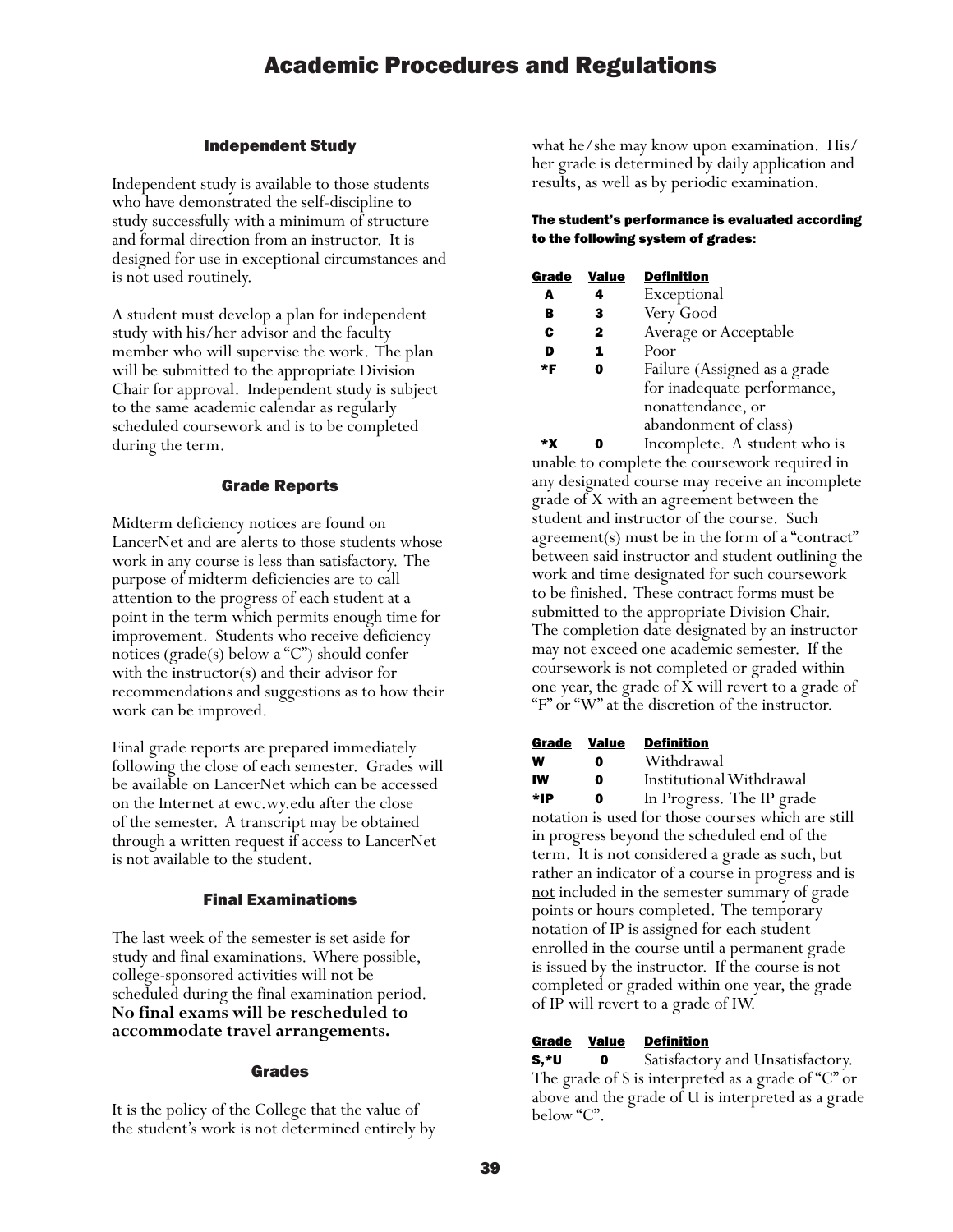S/U grades are intended primarily for on-the-job training courses and credit through institutional challenge examinations, credit through the College Level Examination Program (CLEP), credit by Advanced Placement Examinations, DANTES, and courses which are offered for S/U grade only. Students should be aware that while credit may be awarded through such exams for Eastern Wyoming College requirements, not all institutions will transfer credit earned through these methods.

Neither the S nor U grade carry grade points and neither will be included in the calculation of a student's grade point average. Both S and U grades will count as hours attempted and S grades will count as hours earned. Once issued, an S grade cannot be converted to a letter grade.

#### Grade Value Definition

\*AU 0 Audit. Students must signify at the time of registration whether or not they are taking courses for audit. There will be no opportunity to change this decision after enrollment.

\*For financial aid purposes, grades of F, X, W, IW, IP, U, and Audit do not count toward successful completion of classes.

#### Grade Point Average

A grade point average (GPA) represents a weighing of all applicable credit hours and grades. For purposes of calculating the grade point average, grades are assigned the following point values: A=4, B=3, C=2, D=1, F=0. Courses in which a grade of IW, IP, X, W, S, U, or AU is assigned are not used in calculating the grade point average.

#### A student's GPA is derived by the following process:

First the point value of the grades the student earned in each course is multiplied by the number of credit hours for that course. The products (credit hours multiplied by point value) for all the student's applicable courses are added together, and the total is divided by the number of applicable credit hours attempted. The result is the student's GPA.

#### For example, a student carrying 16 credit hours earned the following grades:

3 hour course A (4) 3 hour course C (2) 4 hour course B (3) 4 hour course A (4) 2 hour course B (3)

#### The computation for the grade point average is as follows:

- $3$  hours  $X = 12$ 3 hours  $X = 6$ 4 hours  $X$  3 = 12 4 hours  $X = 16$ 2 hours  $X = 6$ 16 hours 52 points 52 points divided by 16 hours = 3.25 GPA
- **1.** Semester Grade Point Average: The sum of all grade points earned in a semester divided by all applicable credits attempted.
- 2. Cumulative Grade Point Average: The sum of all grade points earned at EWC divided by all applicable credits attempted at EWC. Only the credit and grade points earned in the course or last attempt of a repeated course are used in calculating the grade point average.

#### Challenges to the Record

See EWC Notification of Rights Under FERPA for Postsecondary Institutions on page 47.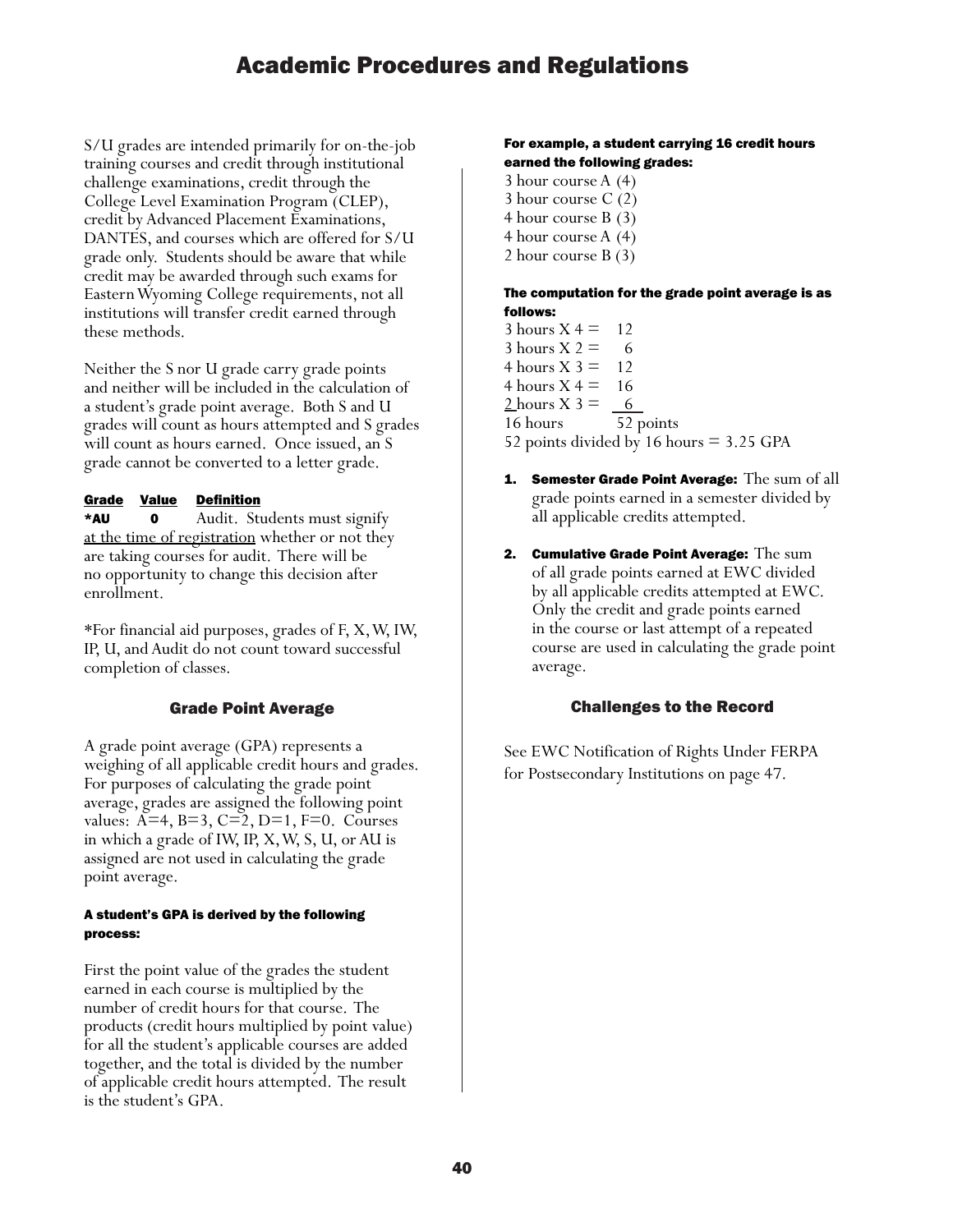#### Exit Assessment

All candidates for Associate of Arts or Associate of Science degrees are required to participate in exit assessments prior to graduation. The first assessment, known as an Outcomes Assessment, targets the student's specific program of study (major) and may include portfolios, exit interviews, papers, comprehensive exams, etc. The second assessment is the Collegiate Assessment of Academic Proficiency (CAAP). Administered in the Spring semester, the CAAP exams are a set of standardized tests developed to test core educational skills. This assessment targets selected general education skills typically attained in college such as reading, writing, mathematics, science reasoning, and critical thinking. Students graduating in the Fall term with their Associate of Arts or Associate of Science degrees are encouraged to take the CAAP exams in the Spring term before graduation.

All candidates for the Associate of Applied Science degrees and Certificates are also required to participate in an Outcomes Assessment prior to graduation. While the specific assessment method varies depending on degree and program, one portion will target the general education skills of reading, math, and writing. This exit assessment process will help students validate academic proficiency, identify broad academic strengths and weaknesses, and plan future educational choices more effectively. The results of the assessment process will also serve to evaluate Eastern Wyoming College's effectiveness in specific program training and overall general education preparation, and provide information that can be used for improvement. A summary of the results from past EWC outcomes assessment activities is available on the college's website (ewc.wy.edu) under About EWC-Data and Planning.

#### Honor Roll

Students who achieve high scholastic grades are honored by being placed either on the President's Honor Roll or the Dean's Honor Roll. To be considered for the honor rolls, the student must carry a minimum credit load of 12 semester hours and must receive letter grades of A, B, C, D, F, or S/U. The student can receive no semester grades of X (Incomplete) or IP (In Progress) for honor roll purposes. In addition to the above criteria, the student must achieve a

4.00 GPA for the President's Honor Roll and at least a 3.50 GPA for the Dean's Honor Roll.

#### Graduation

The College holds one annual commencement at the Torrington campus and one annual commencement at the Douglas campus in May. Although attendance is optional, all December, May, and Summer candidates are encouraged to participate in the ceremony.

**Intent to Graduate cards and degree evaluations must be requested and turned in by mid-November for Spring and Summer graduation, and by March for December graduation.** If students are taking classes from other colleges, they need to submit transcripts at the end of each semester to the Records Office at EWC in Torrington if they are using those classes to meet graduation requirements.

Students who have an incomplete (X) and plan to graduate have one semester or the Summer session (whichever comes first) in which to finish the incomplete. If they do not finish the incomplete, the graduation date moves to the semester in which they finish the incomplete.

A student who graduates "With Distinction" has met, and exceeded, most measures of academic success. With a cumulative grade point average at or above 3.5 on a 4.0 point scale, this student is considered a model of dedication and perseverance.

A student who graduates "With High Distinction" has met, and exemplifies, the highest standards of academic rigor and scholarship. With a cumulative grade point average at or above 3.75 on a 4.0 point scale, this student sets the standard of academic excellence.

Students who have received Federal Direct Subsidized or Unsubsidized student loans while attending EWC must complete Exit Counseling online at StudentLoans.gov prior to graduation.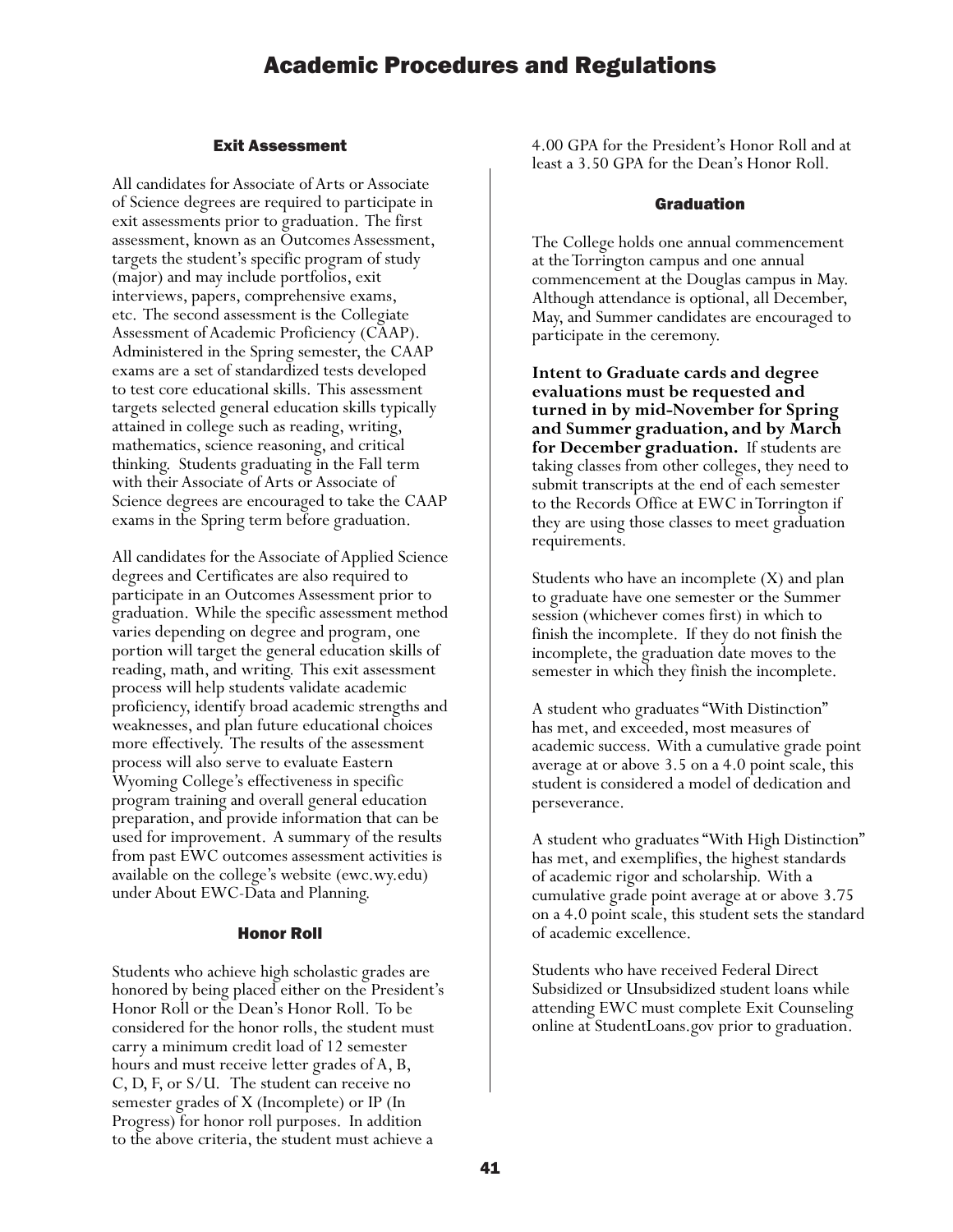#### Student Classification

Student classification is based on the number of semester credit hours earned.

#### 1. Freshman

a) less than 30 semester hours

#### 2. Sophomore

a) 30 semester hours or more, or students with degrees

#### **Transcripts**

Official transcripts and records of college work may be obtained from the Records Office upon a signed, written request by the student. Request forms may be obtained in the Records Office or on the EWC website under "Current Students". **Oral requests are not accepted.** No transcripts or records will be released for students who have unpaid financial obligations with Eastern Wyoming College.

Official transcripts of credit earned at other institutions and other records which have been presented for admission or evaluation of credit become the official educational record. Actual acceptance of transfer credit is dependent on the curriculum pursued by the student. No transfer hours will be recorded until the student has enrolled and completed at least one credit course through Eastern Wyoming College.

Students are asked to anticipate transcript needs at least 5 days in advance. A minimum of 5 days is usually needed at the close of a semester to record grades and issue transcripts. There is not a charge to receive a transcript.

#### Limitations of Courses Offered

Eastern Wyoming College reserves the right to cancel any course for which there is insufficient enrollment. Certain courses are offered irregularly and based on demand. The listing of available courses in this catalog does not imply a contractual obligation to offer these courses.

#### Repeating Courses

With approval of the academic advisor, a student may repeat courses to better a previous grade. In such cases, both credit entries and both grades

appear on the student's record. The credit from any given course (or equivalent course on another campus) is applicable to degree requirements only once. The credit and the grade earned <u>in the</u> last attempt are used in calculating the cumulative grade point average. Variable credit courses are not considered as repeat courses unless the instructor provides written certification that the course content was, in fact, repeated. A student is not to repeat a course in which a grade of X (Incomplete) has been assigned. The proper procedure is to arrange with the instructor to complete the coursework.

Repeating courses may affect Veterans Educational benefits.

#### Auditing Courses

The privilege of auditing a credit class is available with approval of the student's advisor and the class instructor. Though this auditing privilege carries full rights of class participation, it does not carry academic credit or a grade, and subsequent credit by special examination is not available. The auditing privilege is subject to the same fee schedule as credit courses. Students must signify at the time of registration whether or not they are taking courses for audit. Audited courses cannot be funded by financial aid.

#### Attendance

**A student at Eastern Wyoming College is expected to attend all sessions of each course in which he/she is enrolled.** Active participation in all scheduled learning activities is essential for the student to satisfactorily achieve the educational objectives of any course. An instructor is authorized to withdraw a student from a course whenever:

- a) the student's absences in the course exceed 20% (twenty percent) of the scheduled sessions for the semester, or
- b) the student has been absent 6 (six) consecutive class hours in the course, or
- c) the student has not completed 20% (twenty percent) of the assigned learning activities.

Where a special program attendance policy varies from the above, that program policy will prevail.

A student who is withdrawn from a course on or before the school's official last day to drop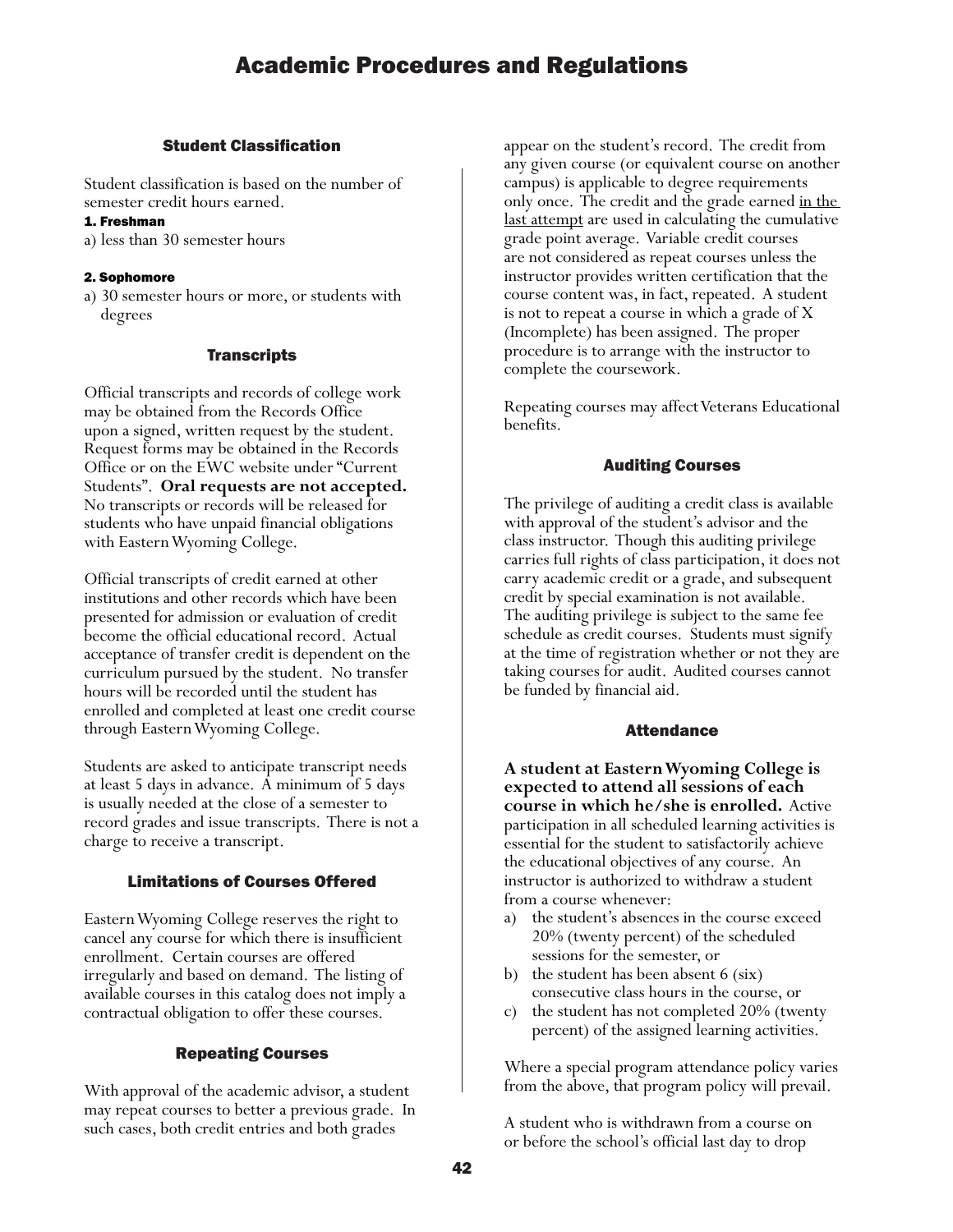classes will receive a grade of W (Withdrawal) for the course. A student who is withdrawn after the official last day to drop classes will receive a grade of F (Failure), a grade of IW (Institutional Withdrawal), or a grade of W (Withdrawal) for the course.

It is the responsibility of the instructor to notify, in writing, the Vice President for Student Services that the student is being withdrawn. The instructor also must indicate what grade the student is to receive. The Vice President for Student Services will then notify the student of the action taken.

Due to the variation of course content and in types of classroom activity, make-up policies will vary from instructor to instructor and will be outlined in the course syllabus given to each student.

#### Leave of Absence

A student who must be absent for an extended period of time because of health or other unavoidable circumstances may petition the Vice President for Academic Services for a leave of absence. A leave accounts for absences from classes, but does not relieve the student from making up all work missed, nor does it excuse the student from going through the regular withdrawal procedure (outlined below) if the student discontinues attendance for the remainder of the semester.

#### **Withdrawals**

A. WITHDRAWAL FROM INDIVIDUAL CLASSES It is the responsibility of the student to drop her/his classes; ceasing attendance to classes does not constitute an official withdrawal from class. **A student wishing to withdraw from an individual class must obtain a change of registration card from the Records Office before withdrawal is official** (withdrawal cards are valid only for 72 hours after issuance). Students may withdraw from any or all classes before the last 28 calendar days of the semester and receive a grade of W (Withdrawal). For classes with a duration of less than 15 weeks, student withdrawal must be completed on a prorated basis to the 15 week semester. After this time, withdrawal

will be allowed only upon approval by the Vice President for Student Services if there are exceptional circumstances necessitating withdrawal. The student or an individual instructor will have the right to appeal this decision to the Curriculum and Learning Council. A Withdrawal (W) grade is not computed in the student's grade point average. Withdrawal from a class does not release a student from any unmet financial obligation.

#### B. WITHDRAWAL FROM COLLEGE

Withdrawal from Eastern Wyoming College is the official discontinuance of attendance. Students wishing to withdraw are requested to obtain a withdrawal form from the Records Office, complete the form, and return the form to that office. A student who follows this procedure will receive a grade of W (Withdrawal) on his/her transcript for each of the classes in which the student is enrolled, and the grade of W is not computed in the student's grade point average. Discontinuance of attendance without completion of the withdrawal procedure may result in a grade of F (Failure) for each course in which the student is enrolled.

#### C. INSTITUTIONAL WITHDRAWAL

The Vice President for Student Services may institutionally withdraw an individual from all classes in the event of a student's total abandonment of classes, a delinquent financial account, death, or other extenuating circumstances. The grade of IW (Institutional Withdrawal) is assigned to the student's classes and is not computed in the student's grade point average. The student will have the right to appeal this decision to the Curriculum and Learning Council.

#### Academic Standing

#### A. Coding

A student either currently or formerly enrolled shall have on his/her record one of the following academic status codes:

**0** – Student not subject to probation or dismissal regulations; or a student who has attempted fewer than twelve cumulative credit hours.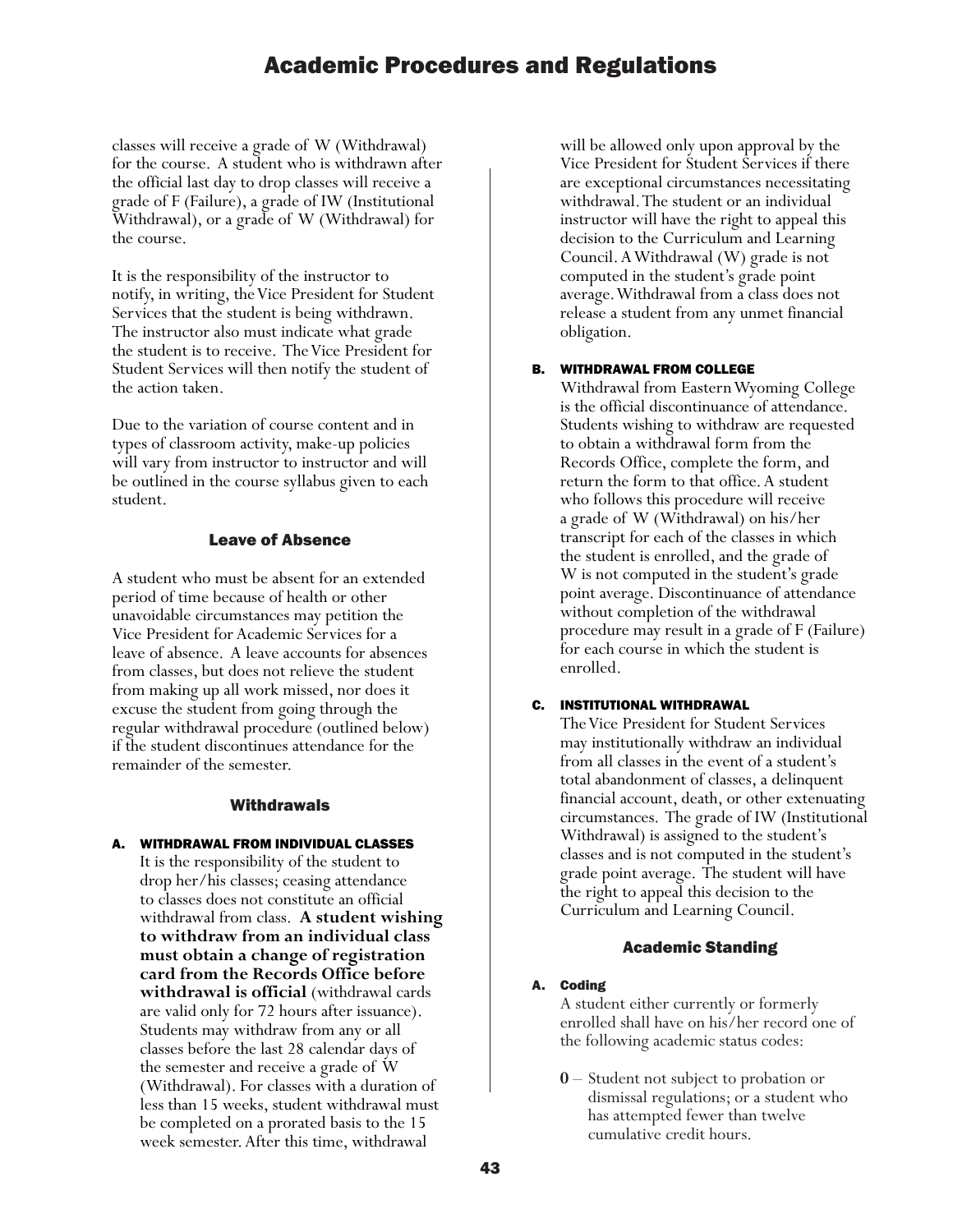- **<sup>1</sup>** Good Standing A student who has attempted twelve or more cumulative credit hours and has a Cumulative Grade Point Average of 2.00 or higher is making satisfactory academic progress and is in good standing.
- **2** Academic Probation
- **3** Academic Suspension
- **4** Academic Dismissal

## **B. Academic Probation & Academic Suspension**

#### **Academic Probation**

Academic Probation is a warning that the student's grades are below the academic standards of Eastern Wyoming College. **A student whose Cumulative Grade Point Average (GPA) falls below 2.00 will be placed on academic probation during the next semester in which he/she is enrolled.** A student on Academic Probation will be allowed to re-enroll only after meeting with his/her assigned Academic Advisor. The student will be strongly advised to consider repeating classes in which he/she previously received either a "D" or "F". Students on Academic Probation will be invited to attend an academic success training session at the beginning of their first semester on Academic Probation. Students who do not attend this session forfeit their ability to file an initial appeal for Academic Reinstatement. Students on Academic Probation who attend classes at Outreach sites should contact their Outreach Coordinator.

If at the end of the probationary period, the student:

- a) Achieves a 2.00 Cumulative GPA or higher, he/she will be placed on Good Standing.
- b) Achieves a 2.00 Semester GPA or higher, but the Cumulative GPA is below 2.00, he/she will remain on Academic Probation.
- c) Fails to achieve a minimum Semester GPA of 2.00, he/she will be placed on Academic Suspension.

#### **Academic Suspension**

A student who is subject to Academic Suspension is not permitted to re-enroll until he/she has:

1) Filed a Petition for Academic Reinstatement (obtained from the EWC Records Office) with the Vice President for Student Services

(the student may be requested to appear for a personal interview with the Academic Reinstatement Committee), and;

2) The petition approved by the Academic Reinstatement Committee. The Academic Reinstatement Committee may elect to reinstate the student or to suspend the student for the period of one semester. After being suspended for one semester, the student may return under the conditions outlined in "Academic Suspension".

#### **Academically Suspended Student Who is Reinstated**

If the student, at the end of the reinstatement period:

- a) Achieves a 2.00 Cumulative GPA or higher, he/she will be placed on good standing.
- b) Achieves a 2.00 Semester GPA or higher, but the Cumulative GPA is below 2.00, he/she will be placed on probation.
- c) Fails to achieve a minimum Semester GPA of 2.00, he/she will be subject to academic dismissal.

#### **Academic Dismissal**

A student who has been academically dismissed is not permitted to re-enroll until he/she:

- 1) Meets with the Vice President for Student Services to agree on a plan for how the student will achieve academic Good Standing.
- 2) Once the plan is approved, the student may take no more than nine hours each semester from EWC all of which must be repeats of classes in which the student received either a "D" or "F" in previously.
- 3) If, after two semesters under the agreed upon plan, the student has not achieved academic Good Standing, he/she will be dismissed for one academic year.
- 4) After one year, the academically dismissed student may return to EWC but may take no more than nine hours each semester all of which must be repeats of classes in which the student received either a "D" or "F" in previously. This will continue until the student has achieved academic Good Standing.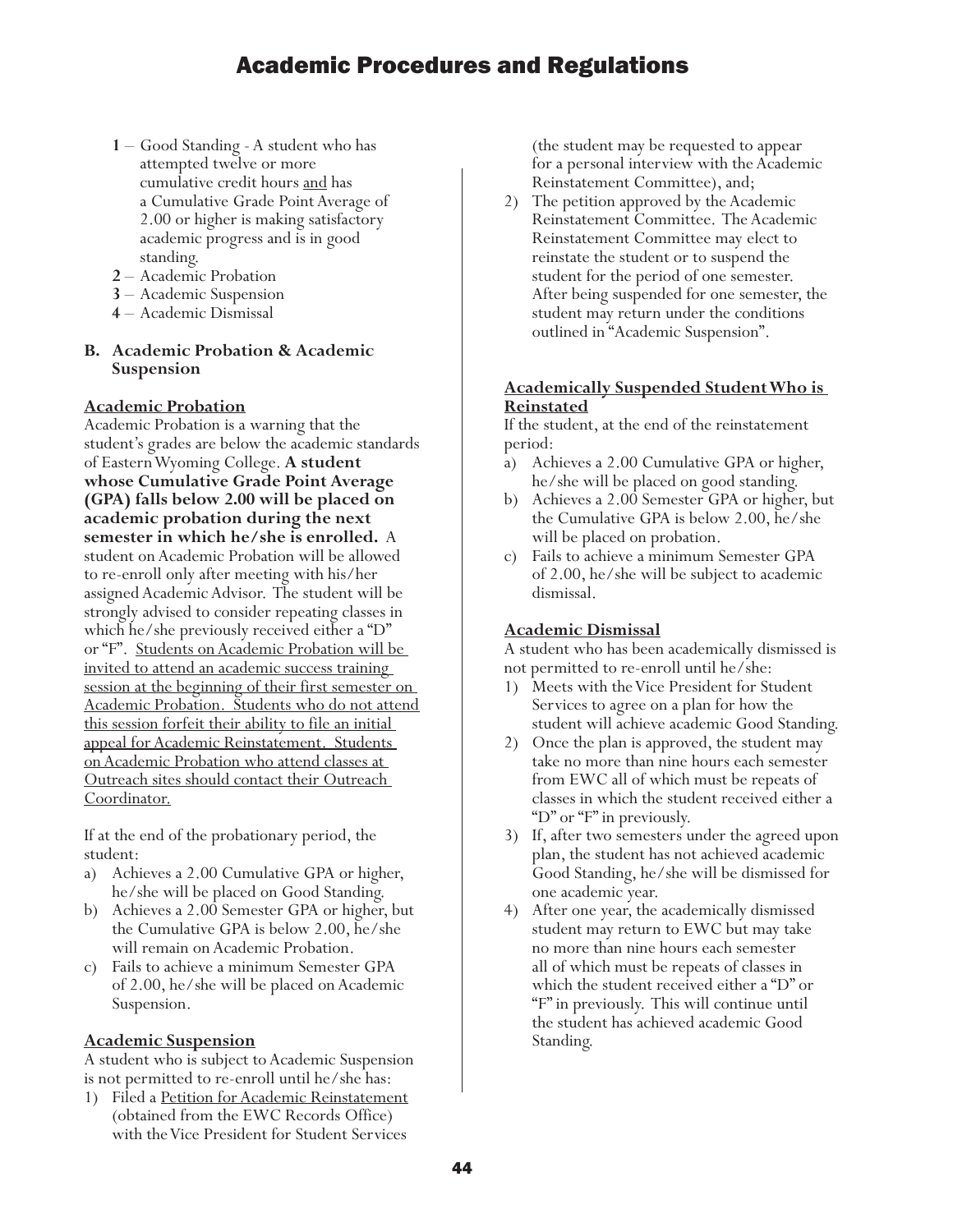#### Academic Amnesty

Academic Amnesty permits students to eliminate one semester's credits and grades from their record. The courses and grades will appear on the transcript with a notation that the student was granted Academic Amnesty and that appropriately marked grades are no longer part of the cumulative grade point average, and will not help satisfy EWC graduation requirements. All credits and grades taken during the semester will be subject to Amnesty including those courses which were successfully completed.

Only returning EWC students may petition for Academic Amnesty. Application must be made after the posting of grades for which Amnesty is sought but no later than the 90th calendar day of the subsequent Fall or Spring semester of enrollment. The petition shall be submitted to the office of the Vice President for Student Services. Academic Amnesty may be applied only once and is irrevocable.

**Since Academic Amnesty may affect financial aid awards, students receiving financial aid should contact the Financial Aid Office prior to applying for Amnesty.**  The Petition for Academic Amnesty form can be found on the EWC website under Outreach Sites-Outreach Forms. Further information can be obtained in the EWC Records Office.

#### Student Conduct

Colleges recognize the student as an adult pursuing an education. Just as a student does not lose citizenship rights upon enrolling at a college, the student also does not become immune to society's obligations and laws or to the responsibilities of daily living in a broader society. In general, the behavioral norms expected of the college student are those of common decency and decorum, recognition of and non-infringement upon the rights and property of others and of the College, honesty in academic work and all other activities, and observance of local, state, and federal laws.

When students enter Eastern Wyoming College, they take upon themselves certain responsibilities and obligations including satisfactory academic performance and social behavior consistent with the lawful purposes of the College. Student

conduct, therefore, is not considered in isolation within the college community but as an integral part of the education process. All students are expected to know and abide by the Student Code of Conduct. A copy of the Student Code of Conduct is available upon request from the Office of the Vice President for Student Services and also contains the student grievance process.

#### Academic Dishonesty

Eastern Wyoming College regards all forms of academic dishonesty as serious offenses that cannot be condoned. These forms include inappropriate dependence upon the aid of other persons in carrying out class or laboratory assignments; plagiarism; and cheating on quizzes, tests, or examinations. For a first offense, a student will be subject to the instructor's disciplinary action which may include a grade of zero on the affected coursework, lowering of the final grade in the course, receiving a grade of "F" in the course or withdrawal from the course. The student who commits such an offense a subsequent time will be assigned the grade of "F" and may be subject to dismissal from the College with the reason for dismissal specifically stated and retained in college records. A student who has been the subject of disciplinary action for academic dishonesty may follow the EWC Grievance Policy included in the Student Code of Conduct.

Turnitin is a cloud-based text review service utilized by EWC for originality checking, including improper citations or potential plagiarism. Student work in this course may be submitted to and retained by this service, though the student retains copyright of their written work. Students can view information regarding Turnitin's privacy and copyright policy at http:// www.turnitin.com/en\_us/privacy-center/ overview.

#### Student Copyright Guideline

#### **Definition of Copyright**

Copyright is the right of an author, artist, composer or other creator of a work of authorship to control the use of his or her work by others. Protection extends to literary works, musical works, dramatic works, pantomimes and choreographic works, pictorial and graphic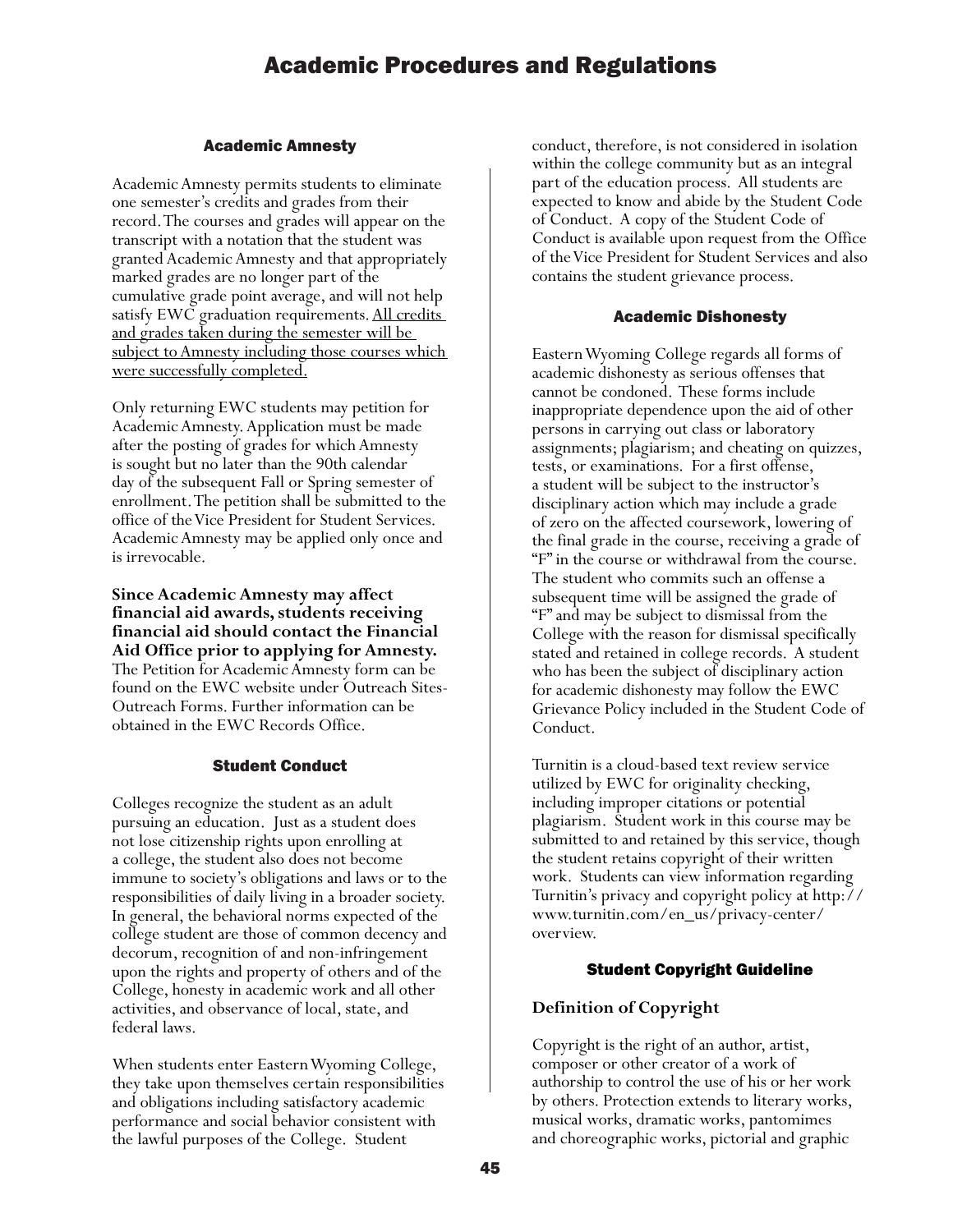works, sculpture, motion pictures and other audiovisual works, sound recordings and architectural works. Generally speaking, a copyrighted work may not be reproduced by others without the copyright owner's permission. The public display or performance of copyrighted works is similarly restricted.

Eastern Wyoming College (EWC) encourages all faculty, staff, and students to respect the intellectual property of others through adherence to copyright laws.

#### **Copyright Laws and Technology**

Copyright laws also extend to Peer-to-Peer (P2P) file sharing networks. P2P networks allow files (including, but not limited to music and video files) to be shared among, and stored on, the computers and devices that have access to that network. Though a P2P network itself is not illegal, the content that is shared may include copyrighted material. While using a P2P file sharing (or any file sharing) network - students who share, download, and/or otherwise obtain and use copyrighted material without permission, can be subject to the civil and criminal penalties stipulated for violating copyright laws (see below). Students who perform these actions while using an EWC computer, or while connected to a wired or wireless network affiliated with EWC, may be subject to additional College penalties and disciplinary action.

Applicable college, civil, and criminal penalties can apply even if the file's copyright was unbeknownst to the student. Students are still responsible for their interactions and engagement on all P2P and file sharing networks.

Additionally, EWC complies with all laws and cooperates with law enforcement agencies concerning the investigation of copyright infringement that may have allegedly occurred from a campus-based computer or device, or one connected to a wired or wireless computer network affiliated with EWC.

EWC does not actively "police" its wired and wireless networks to discover acts of copyright infringement. The College does reserve the right, however, to monitor the data traffic that passes through its wired and wireless computer networks, and may investigate anomalies from

expected levels and patterns of data usage. When anomalous activity is observed, measures will be taken to limit or suspend that activity at that time, and investigative measures may be employed to identify the user involved.

#### **Violations of the Copyright Law Can Have Serious Consequences:**

- 1. Eastern Wyoming College Disciplinary Action: Copyright infringement can subject a student to disciplinary action under the Student Code of Conduct, since violation of law or College policy is grounds for discipline. First offenses will result in a notice from Computer Services to cease illegal activity. Failure to comply or further incidents of infringement may result in loss of network access for the infringing user or device. Sanctions may include suspension of network access and formal college disciplinary action, including Academic Suspension or Dismissal. These outcomes might prove harmful to future job prospects or academic pursuits, since many employers and graduate and professional schools require disclosure of College disciplinary action.
- 2. Civil Liability: Persons found to have infringed may be held liable for substantial damages and attorney(s) fees. The law entitles a plaintiff to seek statutory damages of \$150,000 for each act of willful infringement. In the cases filed by the RIAA against students at Princeton, RPI, and Michigan Tech, the recording industry sued for damages of \$150,000 for each recording infringed.
- 3. Criminal Liability: Copyright infringement also carries criminal penalties under the federal No Electronic Theft Act. Depending on the number and value of the products exchanged, penalties for a first offense may be as high as three years in prison and a fine of \$250,000.

#### Safety

Correct safety instruction and practices are a vital concern within the instructional programs and it is the responsibility of all persons to practice correct safety measures.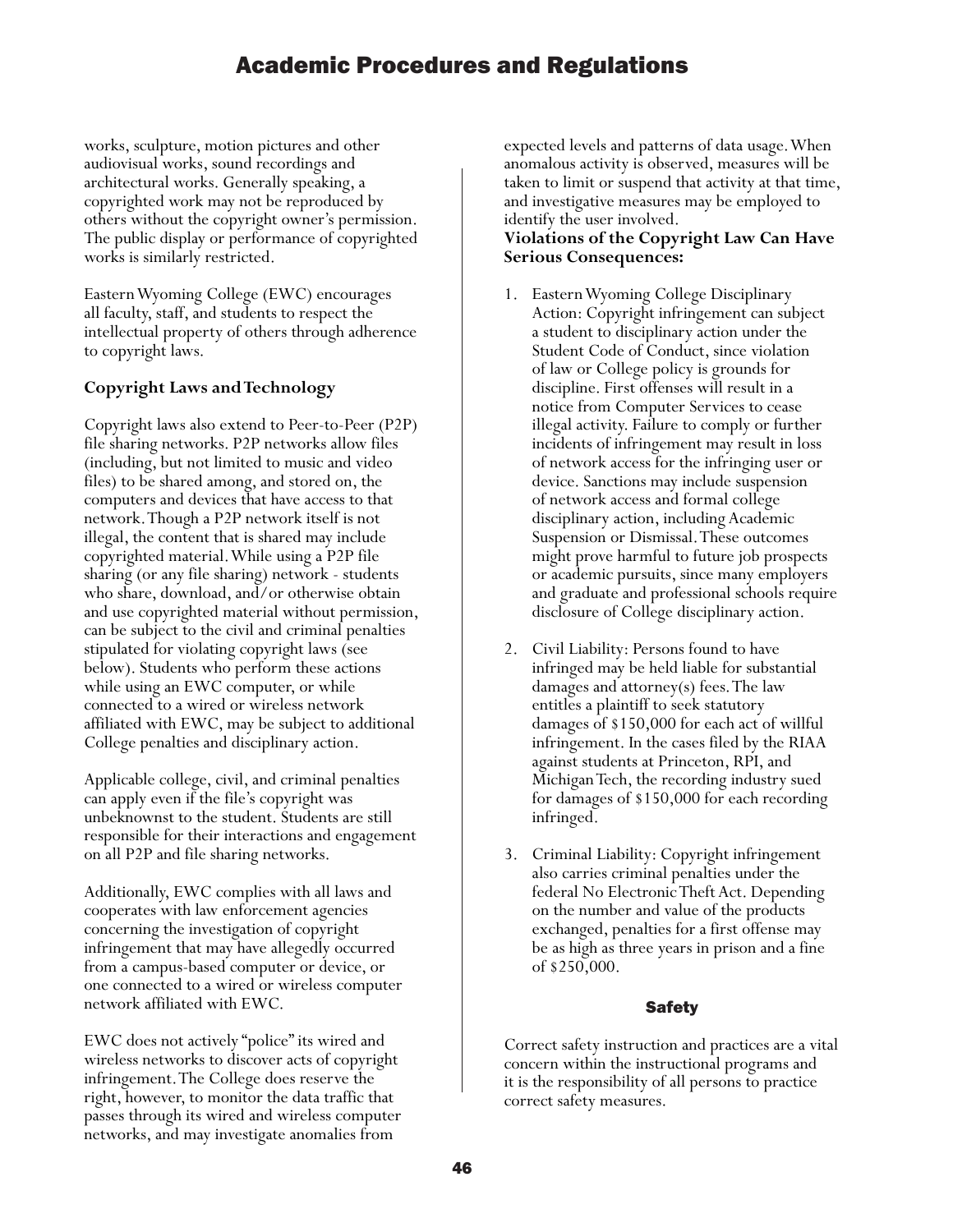If an injury occurs, either during instruction or at any other time while on campus, the injured party must report the injury to the appropriate office (instructor or advisor) so that an "Accident and Injury Report" may be completed.

#### Eastern Wyoming College Notification of Rights under FERPA for Postsecondary Institutions

The Family Educational Rights and Privacy Act (FERPA) affords students certain rights with respect to their education records. They are:

(1) The right to inspect and review their education records within 45 days of the day EWC receives a request for access.

Students should submit to the Vice President for Student Services, or other appropriate official, written requests that identify the record(s) they wish to inspect. The EWC official will make arrangements for access and notify the student of the time and place where the records may be inspected.

(2) The right to request the amendment of the student's education records that the student believes are inaccurate or misleading.

Students may ask EWC to amend a record that they believe is inaccurate or misleading. They should write the EWC official responsible for the record, clearly identify the part of the record they want changed, and specify why it is inaccurate or misleading.

If EWC decides not to amend the record as requested by the student, the College will notify the student of that decision and advise the student of his or her right to a hearing regarding the request for amendment. Additional information regarding the hearing procedures will be provided to the student when notified of the right to a hearing.

(3) The right to consent to disclosures of personally identifiable information contained in the student's education records, except to the extent that FERPA authorizes disclosure without consent.

One exception, which permits disclosure without consent, is disclosure to school officials

with legitimate educational interests. A school official is a person employed by EWC in an administrative, supervisory, academic or research, or support staff position; a person or company with whom the College has contracted (such as an attorney, auditor, or collection agent); a person serving on the Board of Trustees; or a student serving on an official committee such as a disciplinary or grievance committee, or assisting another school official in performing his or her tasks.

A school official has a legitimate educational interest if the official needs to review an education record in order to fulfill his or her professional responsibility.

Upon request, EWC discloses education records with consent to officials of another school in which a student seeks or intends to enroll.

(4) The right to file a complaint with the U.S. Department of Education concerning alleged failures by Eastern Wyoming College to comply with the requirements of FERPA. The name and address of the Office that administers FERPA is:

> Family Policy Compliance Office U.S. Department of Education 400 Maryland Avenue, SW Washington, DC 20202-5920

#### Directory Information

The Family Educational Rights and Privacy Act (FERPA), a federal law, requires that Eastern Wyoming College, with certain exceptions, obtain a student's written consent prior to the disclosure of personally identifiable information from his or her educational records. However, EWC may disclose appropriately designated "directory information" without written consent unless the student has advised the College to the contrary in accordance with EWC procedures. The primary purpose of directory information is to allow EWC to include this type of information from student educational records in certain publications such as honor roll or other recognition lists, graduation programs, and sports activity sheets.

Directory information, which is information that is generally not considered harmful or an invasion of privacy if released, can also be disclosed to outside organizations without prior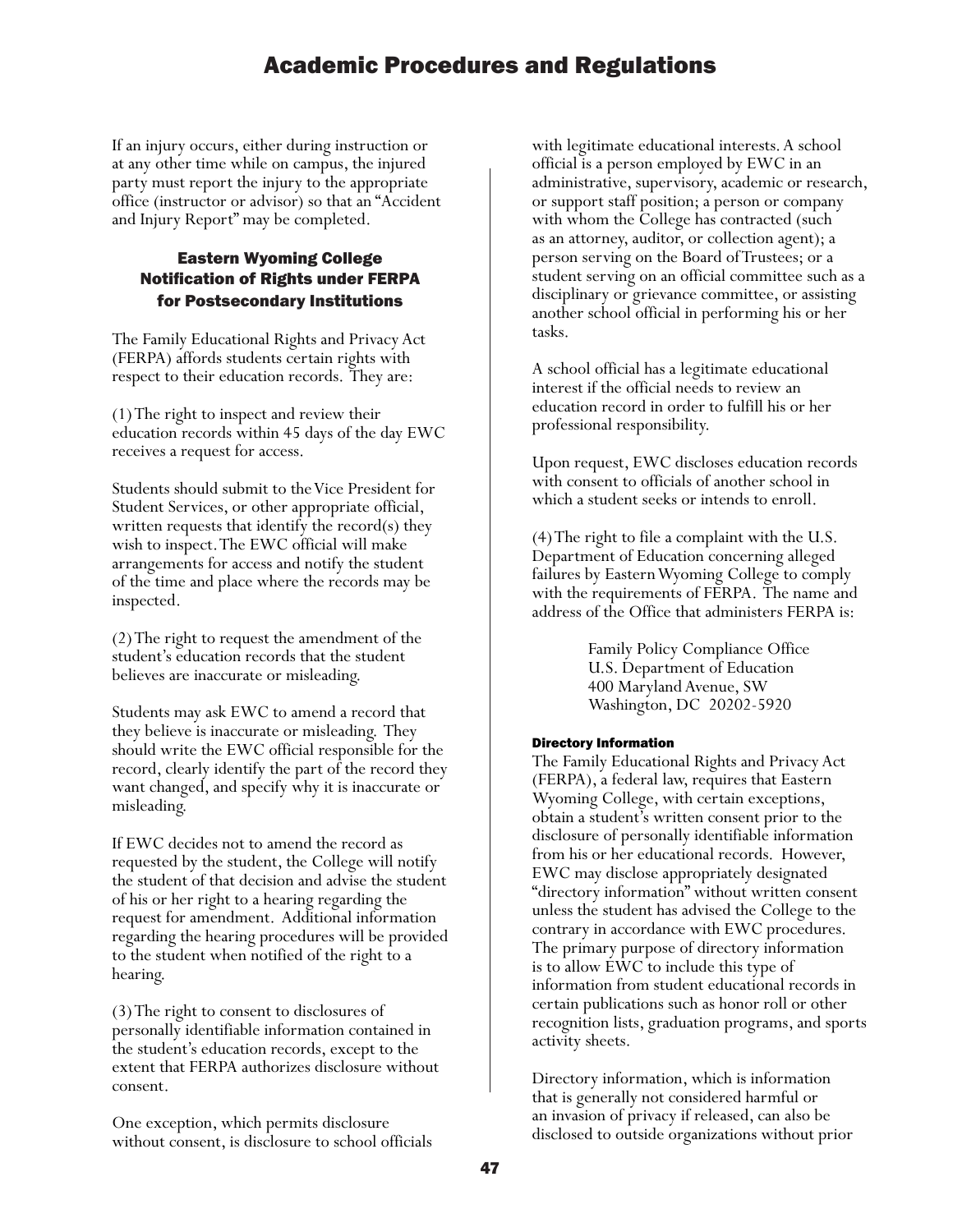written consent. Students must submit written notification to the Records Office within ten (10) days of the beginning of the semester if they wish the personal directory information about them be withheld.

Eastern Wyoming College has designated the following information as directory information:

- 
- 
- 
- † Student's name<br>
 Dates of enrollment<br>
 Affirmation of whether currently enrolled<br>
 Full or part-time status<br>
 Grade level<br>
 Major field of study<br>
 Address (local and permanent)
- 
- 
- 
- 
- 
- Telephone listing (local and permanent) Participation in officially recognized activities
- and sports<br>Weight and height of members of athletic
- teams<br>Most recent educational agency or institution
- 
- 
- attended<br>• Photograph<br>• Electronic mail address<br>• Degrees, honors, and awards received

The student is hereby notified of these rights and that a copy of the "Privacy Rights of Parents and Students" pertaining to Eastern Wyoming College may be obtained in the office of the Vice President for Student Services.

#### Sexual Harassment Policy

#### Definition

Eastern Wyoming College endorses the definition of sexual harassment provided under Title VII of the Civil Rights Act of 1964. Accordingly,

Unwelcome sexual advances, requests for sexual favors and other verbal or physical conduct of a sexual nature constitute sexual harassment when (1) submission to such conduct is made either explicitly or implicitly a term or condition of an individual's employment; (2) submission to or rejection of such conduct by an individual is used as the basis for employment decisions affecting such individual; or (3) such conduct has the purpose or effect of unreasonably interfering with an individual's work

performance or creating an intimidating, hostile, or offensive working environment.

#### Policy Statement on Sexual Harassment

Eastern Wyoming College strives to create a work environment that is desirable for all employees and students.

Sexual harassment of employees or students is reprehensible, illegal, and will not be tolerated at Eastern Wyoming College. Such activity which influences employment decisions or the academic success of students is contradictory and antithetical to the environment provided by this institution, and prompt and remedial action will be taken by Eastern Wyoming College upon any finding of sexual harassment.

All complaints of sexual harassment will be investigated. Employee complaints should be filed with the complainant's immediate supervisor or the Affirmative Action Officer. Student complaints should be registered with the relevant Division Chair or the Affirmative Action Officer. If the complaint cannot be resolved at this level, the College Grievance Procedure under EWC/ Board of Trustees Grievance Policy No. 1.7 should be followed. Victims of sexual harassment are strongly encouraged to disclose any episode(s) of sexual harassment. Such disclosure will assist EWC in its attempts to prevent future episodes of sexual harassment.

Any Eastern Wyoming College agent or employee who is found to have engaged in sexual harassment of another employee or student will be subject to disciplinary sanctions which may include, but not limited to, written reprimand, demotion, transfer, required professional counseling, and/or termination of employment. Any student who violates this policy will be subject to prompt and appropriate discipline. Such discipline may result in the student being expelled from Eastern Wyoming College.

No employee or student shall suffer reprisal from Eastern Wyoming College as a consequence of filing a "good faith" complaint.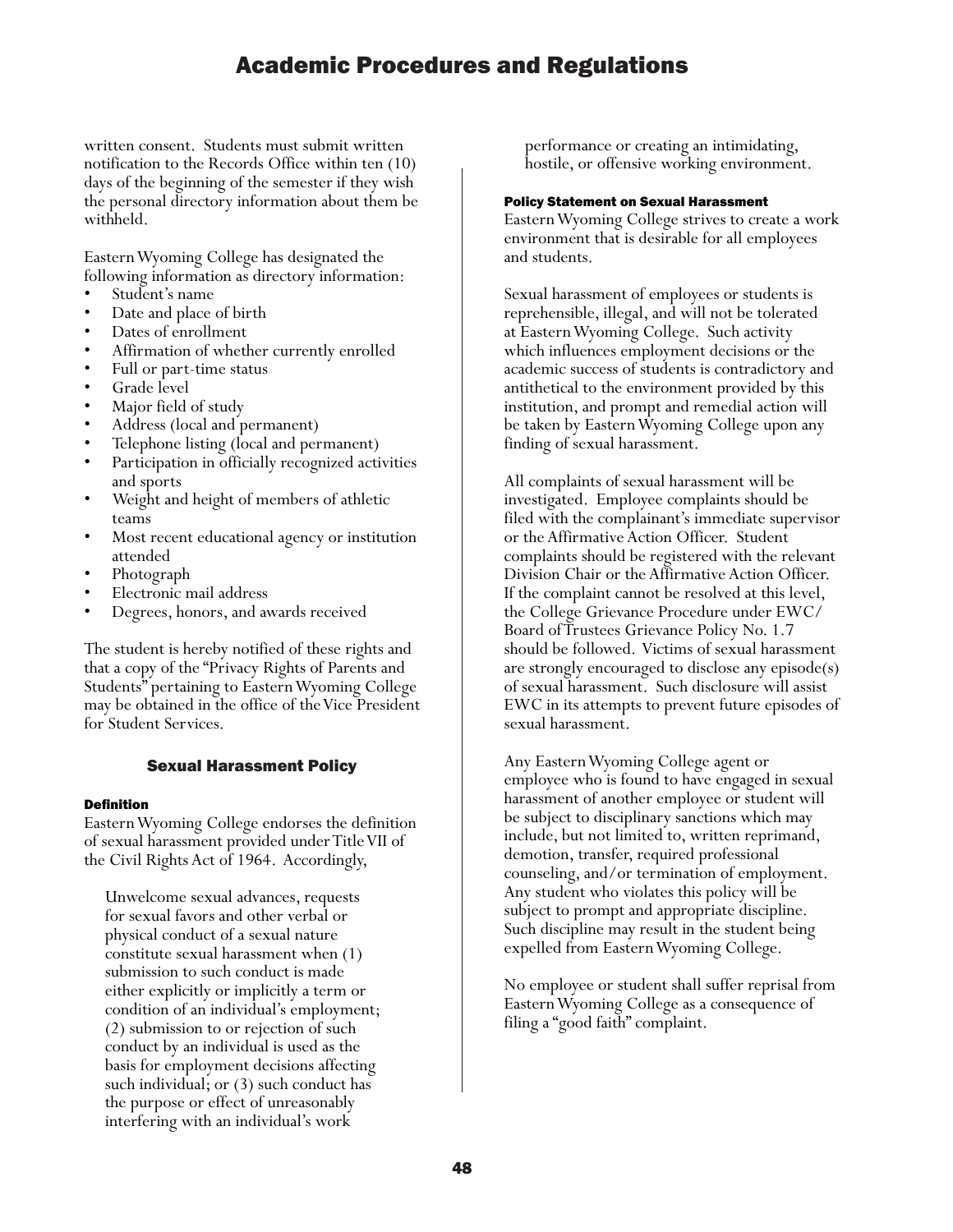#### Complaint Log

Eastern Wyoming College maintains a record of all formal student complaints received in the office of the President, Vice President for Academic Services, or the Vice President for Student Services. Student complaints are defined as those which are nontrivial in nature, either academic or nonacademic, made formally in writing, signed by a student, and addressed to and submitted to an organizational officer with the responsibility to handle the complaint. The formal Complaint Log is maintained in the office of the Vice President for Student Services and contains the following information:

- A. Date the complaint was first formally submitted to an appropriate officer;
- B. Nature of the complaint (e.g. dispute about a grade, allegation of sexual harassment etc.);
- C. Steps taken by EWC to resolve the complaint;
- D. EWC's final decision regarding the complaint including referral to outside agencies; and
- E. Any other external actions initiated by the student to resolve the complaint, if known to the institution (e.g. lawsuit, EEOC investigation, etc.).

EWC will maintain, at a minimum, records of complaints for a two year period. The log is available for review by college staff, representatives of accrediting agencies, and by other, appropriate outside agencies. The names of any individuals involved in the complaint (including the names of any student(s) or EWC staff directly involved) are not part of the log.

Complaints, at EWC, are first addressed through the Informal Grievance procedure as outlined in the EWC Student Handbook. Those complaints that are not resolved using the Informal Grievance procedure, are resolved using the Formal Grievance Procedure also outlined in the EWC Student Handbook. The Handbook contains the EWC Student Code of Conduct (Board of Trustee Policy 5.13) that addresses how behavioral and other issues, including student complaints, are addressed by the College.

#### INFORMAL GRIEVANCE PROCEDURE (As it pertains to students)

In order to ensure the most complete processing of complaints or concerns within the environs of Eastern Wyoming College, the College adopts

the following procedures: The first procedure, the informal grievance procedure, is designed to permit an expedited and orderly processing of all complaints or concerns of students in an informal manner, while at the same time ensuring that the complaints are fully explored and that a reasonable effort has been made to resolve the difficulties without the necessity of formal grievance proceedings.

The informal complaint procedure may be utilized to resolve any student or personnel problems arising at the College. If the grievance cannot be resolved through this informal procedure, the person or persons involved may avail themselves of the formal grievance procedure.

The informal complaint process is limited to fifty (50) calendar days from the alleged event. Complaints of events exceeding 50 days prior to statement of the complaint shall be handled through the formal complaint procedure. Any student who has a complaint may utilize this informal complaint procedure. In implementing this procedure, the complaining party should proceed as follows:

- 1. A complaint should be discussed initially between the persons involved; many problems may be resolved on this one-to-one basis.
- 2. If the persons(s) concerned are unable to resolve the problem on a one-to-one basis, the following procedures should be followed: (a) In the event that the grievance concerns the College President, the complaint will be submitted to a mediation committee of three individuals. One individual shall be selected the complainant, one by the College President, and the two selected individuals shall jointly select a third individual. This committee shall then make recommendations in an effort to resolve the matter.

(b) A student should define the complaint to the appropriate Division Chairperson regarding instructional personnel or matters; and to the appropriate student activities director regarding non-instructional personnel or matters.

This informal procedure does not rule out discussions among the complainant, his/her supervisors, or any other person who may assist in resolving the situation, including the Vice President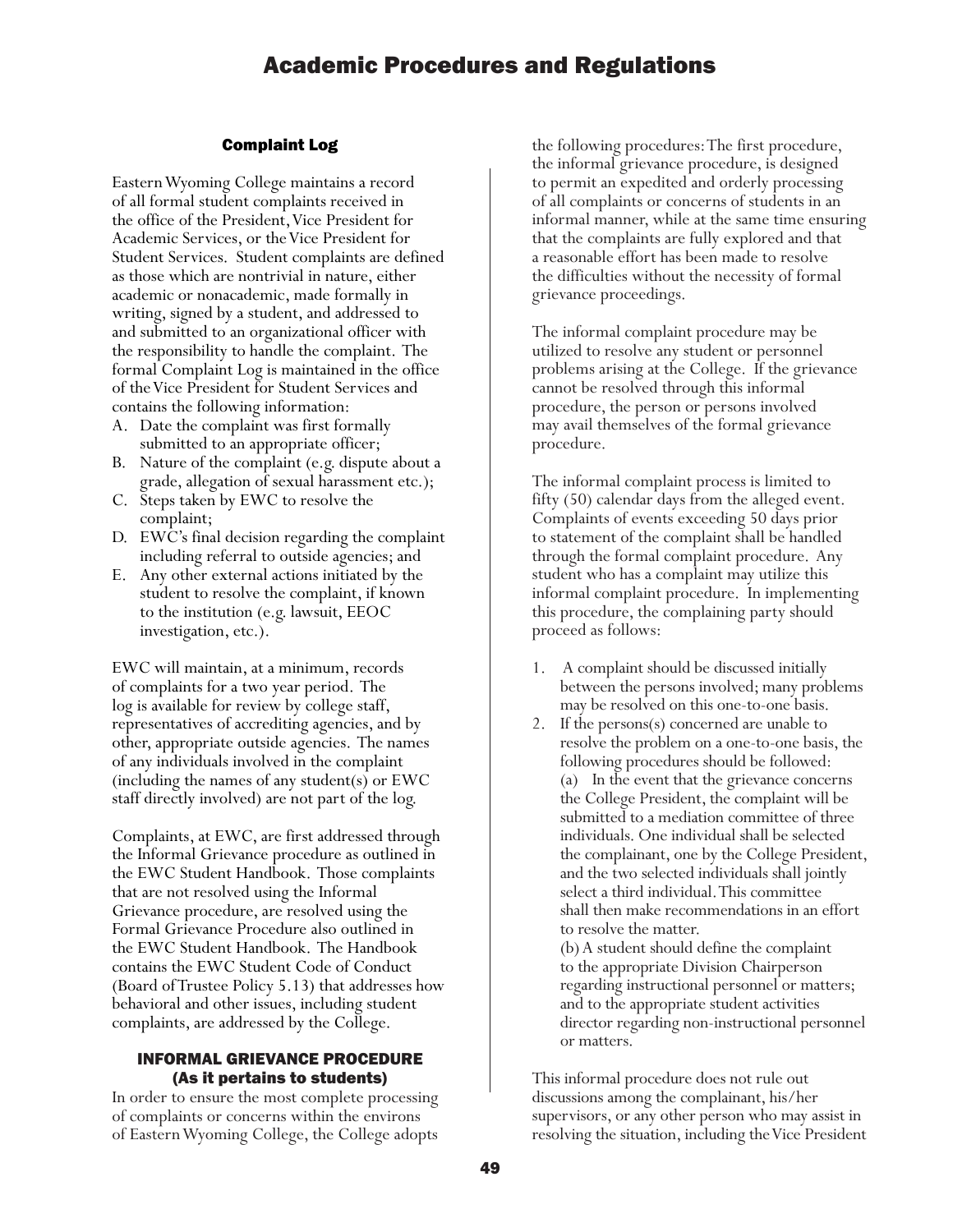in charge of the particular department or activity involved. The Board of Trustees should not be involved in any informal discussion of the grievance with any party involved.

In the event the above procedure does not result in a mutually agreeable solution, the student may file a formal grievance which will then be processed in accordance with the procedures set forth within the College's Formal Grievance Procedure.

#### FORMAL GRIEVANCE PROCEDURE (As it pertains to students)

If the complaining party or parties have been unable or unwilling to resolve the complaint utilizing the procedures available under the "Informal Grievance Procedure," the complaining party or parties may proceed to file a formal grievance.

1. The formal grievance procedure begins with the filing of a written complaint. The written complaint must be filed within ten (10) working days following the alleged event, or ten (10) working days after unsuccessfully resolving the complaint informally.

The format of the written formal grievance shall contain the following:

- a. A concise statement of the grievance;
- b. A complete description of the action(s) of all parties involved;
- c. A detailed description of the alleged events;
- d. The date of the alleged occurrence;
- e. The place of occurrence of the alleged events;
- f. The relief or remedy sought by the complainant.
- 2. If the grievant is a student, the grievant shall submit the written complaint to the appropriate Division Chairperson, if the grievance involves instruction matters, and to the Vice President for Student Services if the grievance involves noninstructional matters. All formal student complaints are kept on file in the Vice President for Student Services' office. The Division Chairperson, or Vice President for Student Services, 1) shall notify the relevant parties in the dispute of the receipt of the formal grievance within five (5) working days; and 2) shall investigate, facilitate and answer the grievance in writing.
- 3. If either party is dissatisfied with the written decision from the Division Chairperson or Vice President for Student Services, either party may request a review by the Grievance Review Committee. Such request must occur within five (5) working days after receiving the written decision from the Division Chairperson or Vice President for Student Services. The Grievance Review Committee shall conduct an investigation of the matter within ten (10) working days after the request is submitted. A written decision shall be submitted to the respective parties within five (5) working days after the investigation is completed.
- 4. If either party is dissatisfied with the written decision of the Grievance Review Committee, either party may request a review of the decision by the College President. The request must occur within five (5) working days after receiving the written decision from the Grievance Review Committee. The President shall conduct an investigation of the matter within ten (10) working days after the request is submitted. A written decision shall be submitted to the respective parties within five (5) working days after the investigation is completed.
- 5. If either party is dissatisfied with the written decision of the College President, either party may request a hearing before the Board of Trustees. Such a request for hearing must occur within five (5) working days after receiving the written decision from the College President. The Board shall then conduct a formal hearing in accordance with its Rules of Practice For Contested Cases.
- 6. COLLEGE PRESIDENT. If the grievance or complaint concerns the College President, the formal Complaint shall be submitted directly to the Grievance Review Committee within ten (10) working days following the alleged event, or ten (10) working days after unsuccessfully resolving the complaint informally. The Grievance Review Committee shall conduct an investigation of the matter within fifteen (15) working days after the Complaint has been submitted. A written decision shall be submitted to the respective parties within five (5) working days after the investigation is completed. If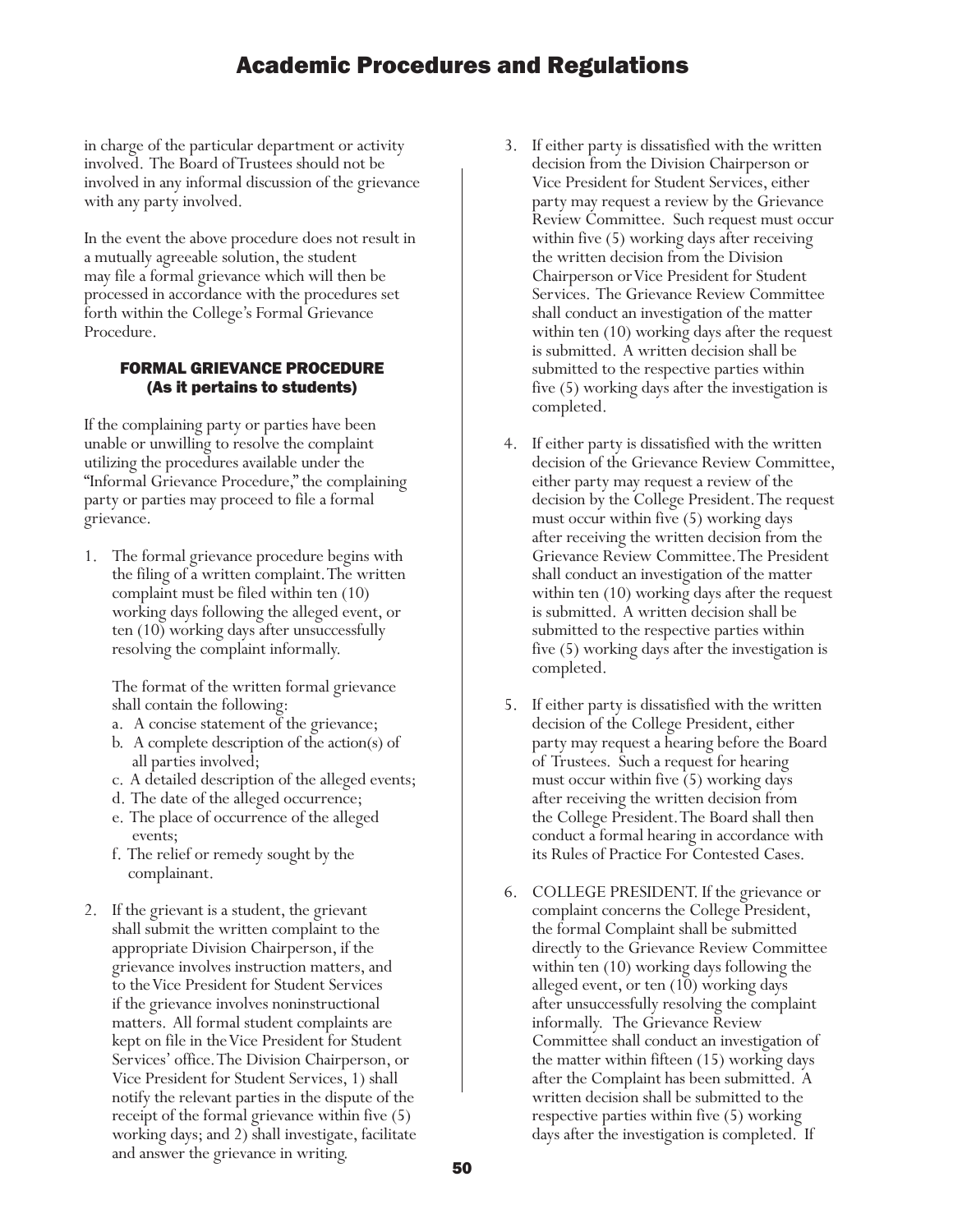either party is dissatisfied with the written decision of the Grievance Review Committee, either party may request a hearing before the Board of Trustees. Such a request for hearing must occur within five (5) working days after receiving the written decision from the Grievance Review Committee. The Board shall then conduct a formal hearing in accordance with its Rules of Practice For Contested Cases.

- 
- 7. Student Grievance Review Committee: Administrator (Chairperson) appointed by
- the College President<br>• Professional Staff Member appointed by the
- Chairperson<br>• Faculty Member appointed by the
- Chairperson<br>Classified Staff Member appointed by the
- Chairperson<br>
Student Senate Member recommended by Student Senate President

#### AFFIRMATIVE ACTION/EQUAL EMPLOYMENT OPPORTUNITY POLICY STATEMENT

Eastern Wyoming College is dedicated to providing opportunities and recognizing the talent of all people at our institution. The College is committed to a policy of equal employment opportunity for all persons on the basis of merit without regard to race, color, national origin, marital status, sexual orientation, gender, religion, political belief, veteran status, age, or disability. In accordance with the policy, Eastern Wyoming College affirms its commitment to non-discrimination in its employment practices as they relate to recruitment, hiring, selection, screening, testing, compensation, promotion, employment benefits, educational opportunities, access to programs, work assignments, application of discipline, access to grievance procedures, and any and all other conditions of employment which are provided by Eastern Wyoming College policy, regulation, rule or practice.

All administrators, faculty and staff committees and others involved in employment decisions are directed to comply with this policy. The Director of Human Resources is responsible for administering and coordinating the College's Affirmative Action/Equal Employment Opportunity Program.

Name, office location and telephone number are: Mr. Edward Meyer Director of Human Resources Affirmative Action Officer Tebbet Building, 234 Eastern Wyoming College 3200 West "C" Street Torrington, WY 82240 (307) 532-8330

#### The Jeanne Clery Disclosure of Campus Security Policy and Campus Crime Statistics Act

Prepared for EWC students, faculty, staff and prospective students in accordance with the Crime Awareness and Campus Security Act of 1990.

#### Introduction

Many students and parents are concerned about the issue of personal safety on college campuses. Eastern Wyoming College (EWC) employs security measures that help ensure students enjoy their time at the College as free as possible from any threats to safety and well-being.

Crime is a national problem that affects all communities and college campuses. To minimize the occurrence of crime incidents, college administrators, residence life and physical plant staff members, the city and county law enforcement authorities, and the students themselves must work together to ensure that students and their possessions are protected as much as possible.

#### The Crime Awareness and Campus Security Act of 1990

The Campus Security Act (1990, 1994) and the Jeanne Clery Act (1998) are federal laws that require colleges and universities to disclose information about crime on and around their campuses to students, employees and prospective students. The Eastern Wyoming College (EWC) crime statistics may be found on the EWC website by clicking on "Consumer Information" located at the bottom of the home page. The EWC Crime Awareness and Campus Security policies, procedures and statistics are available upon request in the EWC Vice President for Student Services' Office.

Every prospective and admitted student is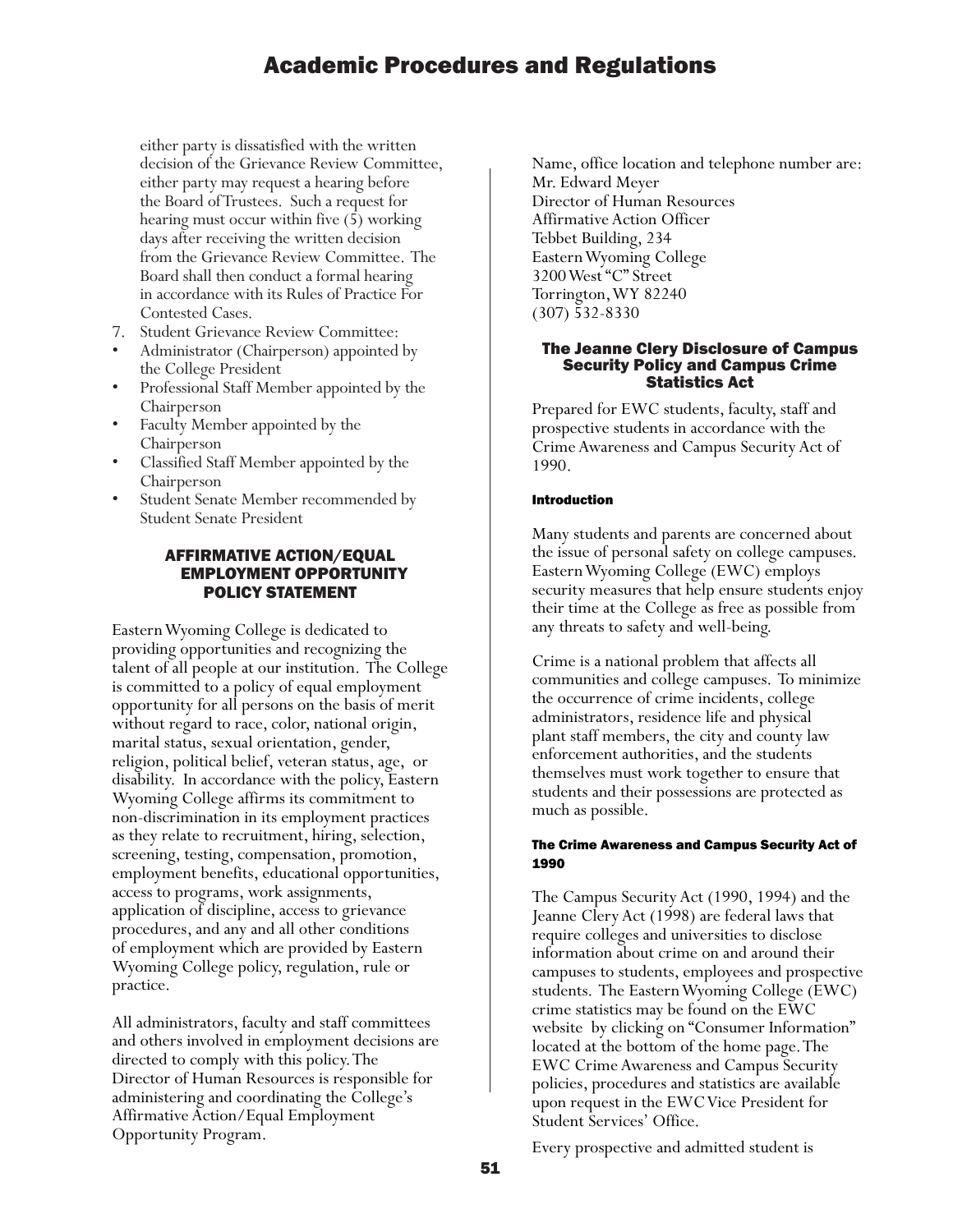provided with a mailed notification that provides the website to access the information available in this report.

#### Student Demographic Information

Eastern Wyoming College district operations include campuses in Torrington and Douglas, Wyoming. Torrington is the administrative center and main campus of the district, and Douglas functions as a branch campus. Enrollment is approximately 1900 credit students each semester with additional offerings in the community services and continuing education areas. Total headcount credit enrollment includes course offerings in ten other rural communities. The Torrington campus enrolls more traditional fulltime students than the other areas, which serves primarily non-traditional, part-time students.

#### Lighting/Physical Plant Concerns

The Physical Plant Department maintains all college buildings and grounds with a concern for safety and security. Staff inspect campus facilities regularly; promptly making repairs affecting safety and security, and responding immediately to reports of potential safety and security hazards, such as broken windows and locks. The campus is well-lighted. Lighting checks are conducted on a regular basis to ensure that lights are in proper working order.

#### Local Police Provide Campus Security

Eastern Wyoming College (EWC) maintains a close working relationship with both the Torrington Police Department and the Goshen County Sheriff's Department. The Torrington police routinely patrol the streets and parking lots on campus as well as the residence hall areas. They respond to both routine and emergency calls, and provide the College with timely information relating to criminal activity in the community so that college employees and students may act to protect themselves and assist in crime prevention efforts. The EWC Board of Trustees and the Torrington Police Department cooperatively instituted a Campus Resource Officer program to enhance the quality of life on campus by providing safety and security, maintain a high level of visibility around the campus, maintain order, and provide a range of general and emergency services.

#### Reporting of Crimes

Crimes in progress and other emergency situations in on-campus buildings can be reported directly to the Torrington Police Department by picking up any campus phone and dialing 9-9-1-1, and then following up by contacting the Vice President for Student Services. Upon receipt of the call, police dispatch will initiate the appropriate emergency response. Telephones are accessible in all buildings during normal hours of operation. Four 911 Emergency-Only telephones are located strategically along campus walkways and dial directly to the police dispatch office.

Non-emergency situations should be reported to the Vice President for Student Services located in the Student Services Office, 307.532.8257, between 7:30 am and 4:30 pm Monday through Friday. The Student Services Office serves as the student assistance and information center for the campus. The Vice President for Student Services and the staff are available to initiate crime reports and to respond to questions or concerns regarding personal safety on campus. The Director of Residence Life may be contacted at 307.532.8336 in Lancer Hall after regular working hours.

Victims of a crime who do not want to pursue action within EWC or the criminal justice system may still want to consider making a confidential report. With the victim's permission, the Vice President for Student Services can file a report on the details of the incident without revealing the victim's identity. The purpose of a confidential report is to comply with the victim's wish to keep the matter confidential while taking steps to ensure the future safety of the victim and others. With such information, EWC can keep an accurate record of the number of incidents involving students, determine where there is a pattern of crime with regard to a particular location, method or assailant, and alert the campus community to potential danger. Reports filed in this manner are counted and disclosed in the annual crimes statistics for the institution. An employee of an institution whose official responsibilities include providing psychological counseling to members of the institution's community and who is functioning within the scope of his/her license or certification are not considered to be a campus security authority and are not required to report crimes for inclusion into the annual disclosure of crime statistics.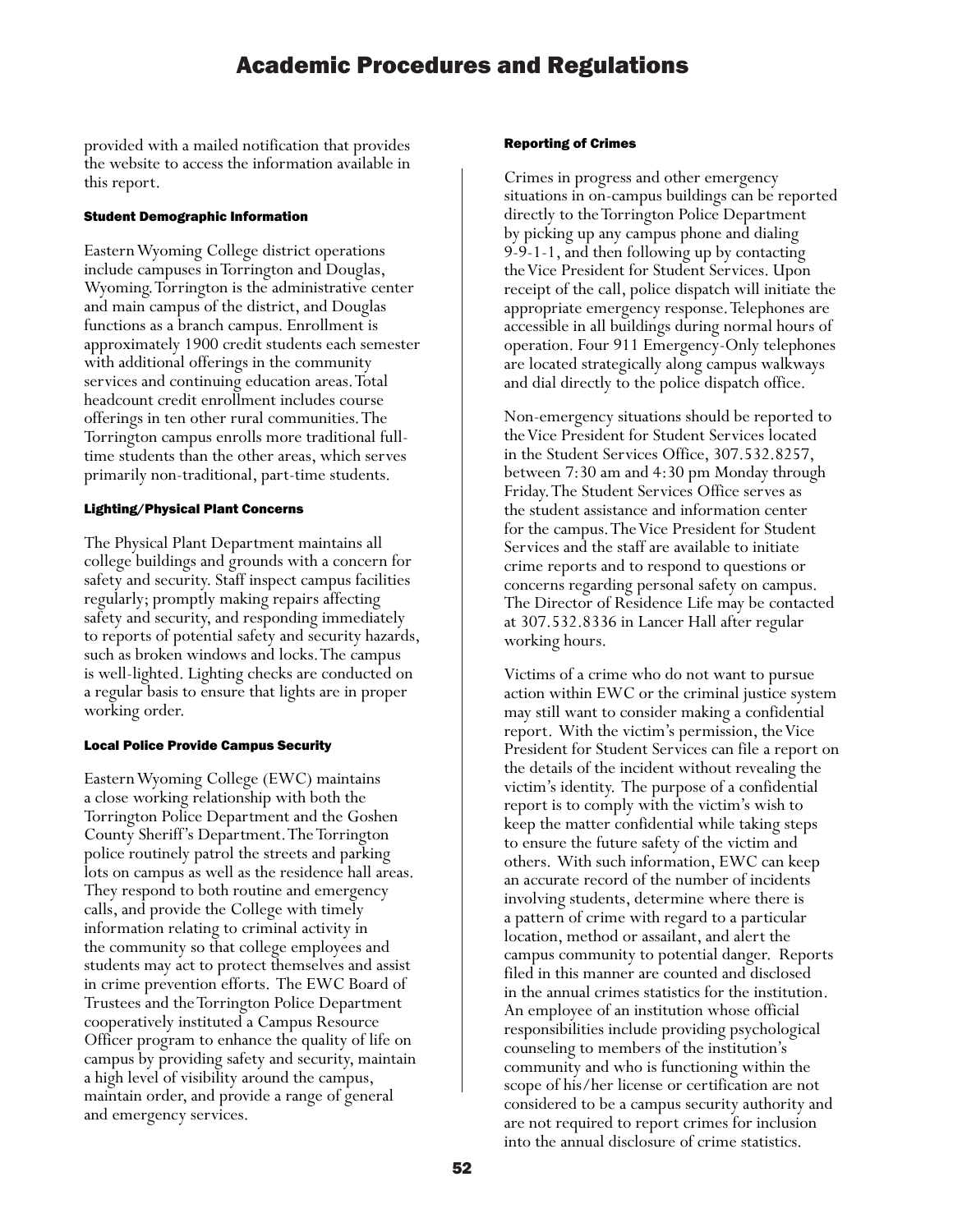They are encouraged, if and when they deem it appropriate, to inform persons being counseled of the procedures to report crimes on a voluntary basis for inclusion into the annual crime statistics.

#### Timely Warnings

In the event that a situation arises, either onor off-campus, that, in the judgment of the Vice President for Student Services or Campus Resource Officer, constitutes an ongoing or continuing threat, a campus-wide "timely warning" will be issued. The warning will be issued through the LancerNet e-mail system to faculty, staff and students, and through the LancerAlert cell phone text messaging for those who have opted into that program. Warnings will also be issued on the EWC website at ewc. wy.edu and on the electronic bulletin boards at the Information Center and Student Services.

Depending on the particular circumstances of the crime, especially in all situations that could pose an immediate threat to the community and individuals, a copy of the notice will be posted in each residence hall, and at the front door of each on-campus classroom building. Anyone with information warranting a timely warning should report the circumstances to the Vice President for Student Services by phone at 307.532.8257, in person at the EWC Student Services Office; or to the Campus Resource Officer at 307.532.7001 (Torrington Police Department).

#### Crime Awareness and Prevention Activities

Programs sponsored by community/campus organizations, residence life, college staff and local law enforcement personnel provide sessions each academic year on topics including personal safety awareness and security, domestic violence/sexual assault, the prevention of theft and vandalism, and alcohol and drug abuse. Information on safety and security issues is provided to students and employees regularly through bulletins, crime alerts, posters, brochures and college/community newspapers.

#### College Access

During business hours, EWC (excluding residence halls) is open to students, parents, employees, contractors, guests and invitees. During non-business hours access to all EWC facilities is by key, if issued, or by admittance via the Physical Plant staff. Over extended breaks, the doors of all halls will be secured around the clock. Some facilities have individual hours which may vary at different times of the year. Examples are the Student Center, the Library and the Center for Tutoring and Learning. In these cases, the facilities will be secured according to schedules developed by the department responsible.

#### Security Personnel

EWC does not employ a police staff. However, the Physical Plant staff who work past regular business hours have the authority to ask persons for identification and to determine whether individuals have lawful business at EWC. Criminal incidents are referred to the Campus Resource Officer or the local police department who have jurisdiction on the campus. Community members, students, faculty, staff and guests are encouraged to report all crimes and public safety related incidents to local law enforcement, the Vice President for Student Services and/or the Physical Plant staff in a timely manner.

#### Crime Prevention Programs

Crime prevention programs and sexual assault prevention programs are offered on a continual basis. Specific programs designed to inform students and employees about campus security procedures and practices, and to encourage students and employees to be responsible for their own security and the security of others include:

- Summer Pre-Registration programs for parents (2-3 times annually)
- Orientation activities (1 time annually)
- Residence Hall educational programming (2 times during academic year)
- Student Services educational programming (3 - 4 times each academic year)
- College Studies classes (every semester)

A common theme of all awareness and crime prevention programs is to encourage students and employees to be aware of their responsibilities for their own security and the security of others. In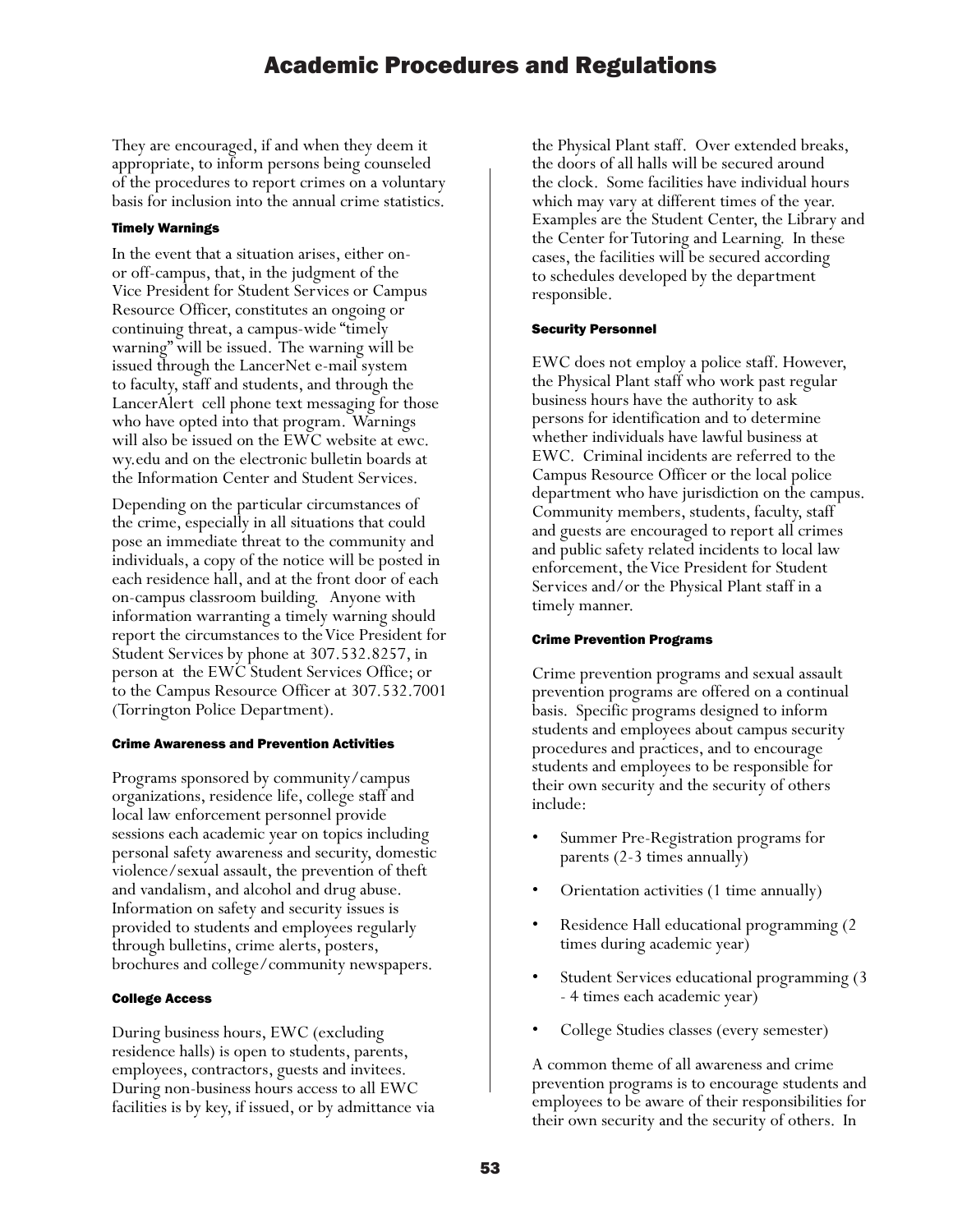addition to seminars, information is disseminated to students and employees through crime prevention awareness packets, security alert posters, electronic displays, and videos. When time is of the essence, information is released to the College through security alerts posted prominently throughout campus, through e-mail messages to employees and through website notifications.

#### Sexual Assault Prevention and Response

Eastern Wyoming College adheres to the requirements set forth in the Violence Against Women Act (VAWA) which became law in 2014. Information regarding the College's VAWA compliance efforts is located on the EWC website (ewc.wy.edu) under "Consumer Information."

Eastern Wyoming College educates the student community about sexual assaults and date rape through freshman orientations each Fall. The Goshen County Task Force on Family Violence and Sexual Assault offers sexual assault, education and information programs to college students and employees upon request. Educational programming and literature on date rape education, risk reduction and EWC response is available through Residence Life and other Student Services offices.

Victims of a sexual assault at Eastern Wyoming College should first get to a place of safety and then obtain necessary medical treatment. Student Services strongly advocates that a victim of sexual assault report the incident in a timely manner. Time is a critical factor for evidence collection and preservation. An assault should be reported directly to a Residence Life staff member, the Vice President for Student Services, another college administrator or law enforcement.. Filing a report will not obligate the victim to prosecute nor will it subject the victim to scrutiny or judgmental opinions from EWC employees. Filing a sexual assault report will:

- 1. Ensure that the victim receives the necessary medical treatment and tests.
- 2. Provide the opportunity for collection of evidence helpful in prosecution which cannot be obtained later (ideally a victim of sexual assault should not wash, douche, use the toilet or change clothing prior to a medical/ legal exam).

3. Assure that the victim has access to free confidential counseling from counselors specifically trained in the area of sexual assault crisis intervention.

When a sexual assault victim contacts Eastern Wyoming College, the Torrington Police Department or Goshen County Sheriff's Office may be notified as well. The victim of a sexual assault may choose for the investigation to be pursued through the criminal justice system and Eastern Wyoming College, or only the latter. A college employee will guide the victim through the available options and support the victim in his or her decision. Various counseling options are available from the EWC Counseling Office. Counseling and support services outside EWC can be obtained through the Goshen County Task Force on Family Violence and Sexual Assault, and Peak Wellness.

Eastern Wyoming College's Student Code of Conduct prohibits "Participating in any actual or threatened non-consensual sexual act", and outlines disciplinary proceedings and guidelines for cases involving sexual misconduct. The accused and the victim will each be allowed to choose one person to accompany them throughout the formal grievance procedure. Both the victim and accused will be informed of the outcome of the grievance procedure. A student found guilty of violating the EWC Student Code of Conduct could be criminally prosecuted in the state courts and may be suspended or expelled from the College for the first offense. Student victims have the option to change their academic and/or on-campus living situations after an alleged sexual assault, if such changes are reasonably available.

The Eastern Wyoming College (EWC) crime statistics, policies, and procedures may be found on the website by clicking on "Consumer Information" at located at the bottom of the EWC home page.

In accordance to the "Campus Sex Crimes Prevention Act" of 2000, which amends the Jacob Wetterling Crimes Against Children and Sexually Violent Offender Registration Act, the Jeanne Clery Act and the Family Educational Rights and Privacy Act of 1974, EWC is providing a link to the information regarding registered sex offenders in Goshen County available through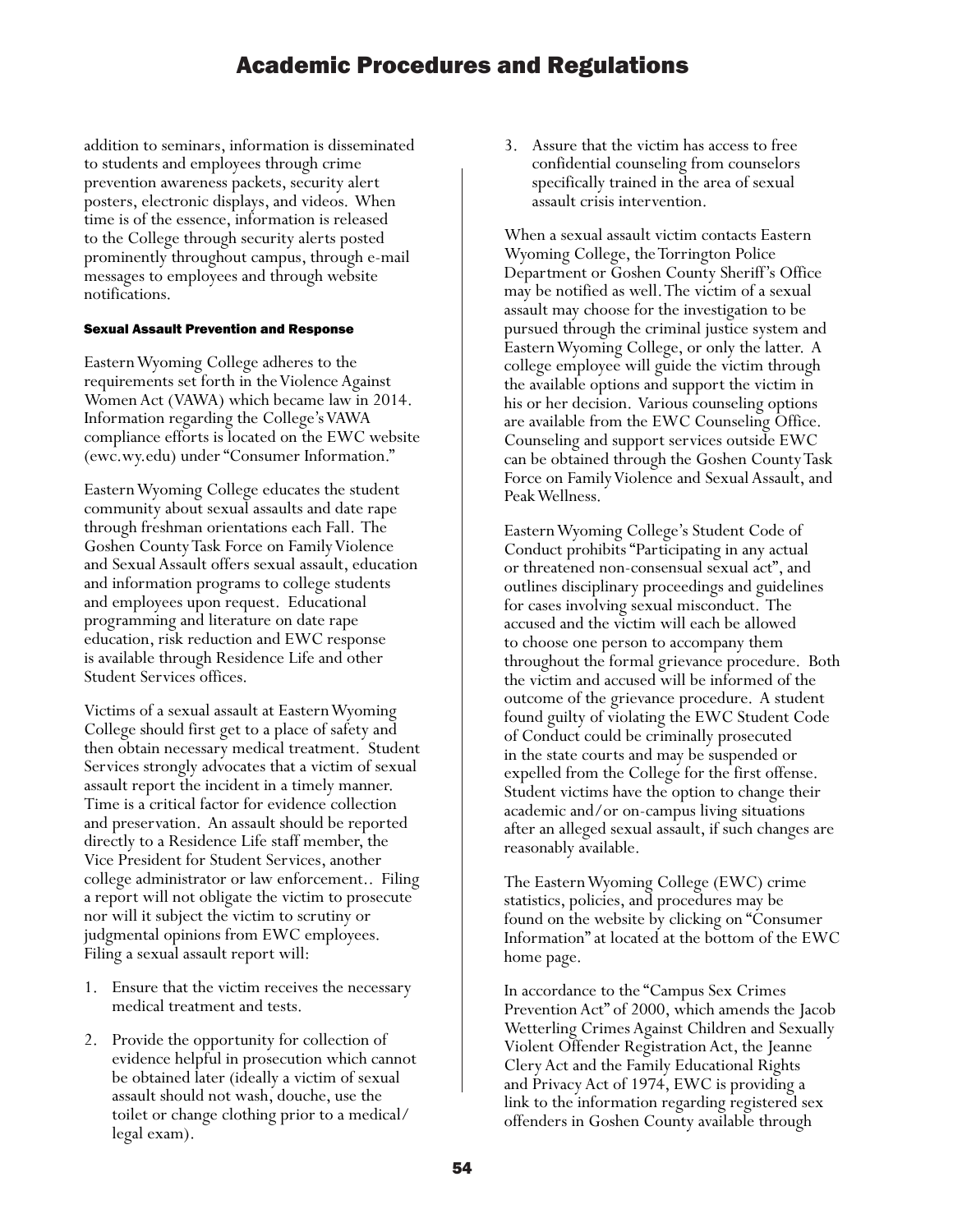http://communitynotification.com and in Wyoming available through http://sheriffalerts. com.

#### Alcohol & Drug Enforcement Policies at EWC

The Eastern Wyoming College Board of Trustees has enacted a drug and alcohol policy stating that drugs and alcoholic beverages may not be present on campus or at college-sponsored activities. The policy states that the College may take disciplinary action for the following violations:

- The possession, use, sale, or distribution of narcotics, illegal drugs, or prescription drugs for which the person does not have a prescription, on college premises or at college-sponsored activities.
- The possession, use, sale, or distribution of alcoholic beverages on college premises or at college-sponsored activities.

Please refer to the alcohol/drug sections in the Student Code of Conduct and the "Alcohol & Drug Enforcement" policy for more detailed information on disciplinary measures related to illicit alcohol and drug use.

#### Prevention Programs

EWC has a variety of methods to prevent the illicit use of drugs and abuse of alcohol by students and employees. The programs provide services related to drug use and abuse including dissemination of informational materials, educational programs, College Studies classes, counseling services, referrals and college disciplinary actions. The EWC registration statement provided to every student includes the alcohol and drug enforcement policies at EWC.

#### Wyoming Laws

Illegal Possession: Any person under the age of 21 who has any alcoholic beverage in his or her possession or who is under the influence of alcohol is guilty of a misdemeanor.

Falsification of Identity: Any person under the age of 21 who attempts in any manner to purchase alcoholic or malt beverages or who falsifies any identification or uses any false identification in order to obtain alcoholic or malt beverages is guilty of a misdemeanor.

Driving While Under the Influence (DUI) – Under 21: The legal blood alcohol concentration (BAC) for person under 21 is .02% as opposed to a BAC of .08% for those of legal age. A .02% BAC would result from consuming any alcohol.

Consequences of a Misdemeanor: The consequences upon conviction for violating any of the misdemeanors listed above shall be imprisonment for no more than 1 year, a fine of up to \$750, or both. Minors convicted of DUI may have additional consequences.

#### STUDENT AND EMPLOYEE RESPONSIBILITIES

The cooperation and involvement of students and employees in a campus safety program is absolutely essential. Individuals must assume responsibility for their own personal safety and the security of their belongings. The following is a list of some precautions:

#### Avoid Being a Victim

Walk with others when possible; be especially cautious during evening hours; keep keys ready, use sidewalks and well-lit pathways; be careful about whom you let approach you when alone. Call 9-911 in an on-campus building or utilize the Emergency-Only telephones outside on-campus if you notice something suspicious or believe yourself to be in danger.

#### Lock It Up

Use the locks on exterior building doors, individual rooms and offices, and vehicles; keep windows secured; and store valuables out of sight. Weapons are not allowed in on-campus facilities and residence halls.

#### Record All Serial Numbers

Maintain a list of serial numbers and descriptions for valuable property (cameras, bicycles, etc.) Items such as coats, books, CDs, and cell phones without identifying numbers should be labeled. An engraver suitable for metal, plastic or wooden objects is available through Residence Life.

#### Be A Crime Stopper

Report all accidents, thefts or other criminal activities to the Torrington Police Department or the Vice President for Student Services as soon as possible. Help the Torrington Police do their job by cooperating when asked to provide a statement, sign a complaint, or testify in court. Stay calm and give accurate details when making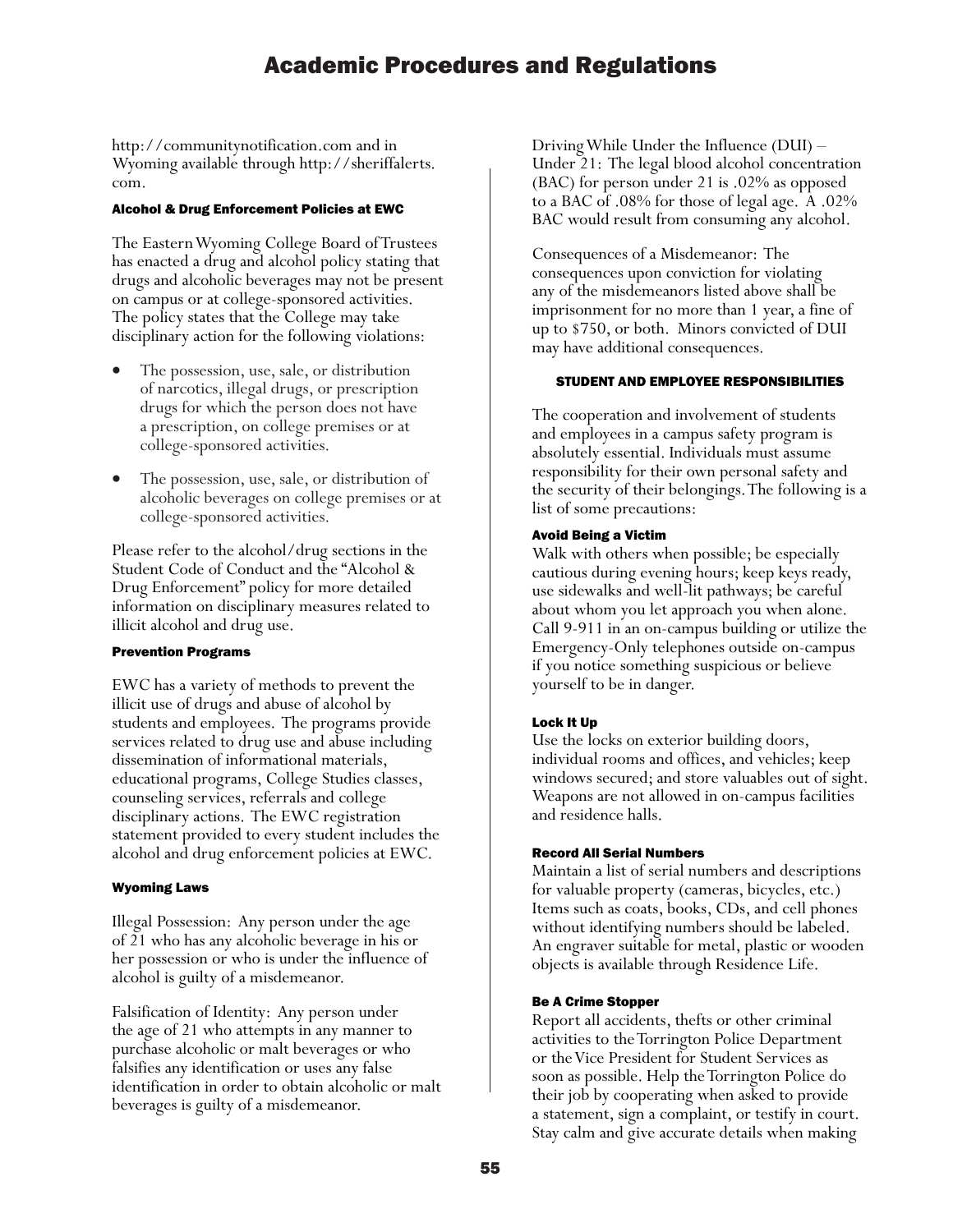calls for assistance. Be concerned for the safety and property of everyone.

#### ON-CAMPUS HOUSING SECURITY

The following represents a summary of the ways on-campus housing security is addressed:

#### **Staffing**

The Residence Halls have staff members living in the buildings. Student Housing Staff (Resident Assistants and Residence Life work-study students) also reside in the building. Housing staff responsibilities include securing doors, observing activity in the facility and responding appropriately, reporting incidents and potential problems, reporting maintenance and safety concerns.

#### Procedures

Eastern Hall has three exits and Lancer Hall has eight exits. All doors are locked 24 hours a day for the safety of the students. Keys are assigned to students to allow them access to the main entrance of the residence hall in which they reside.

The residence halls have a duty station near the front door which enables housing staff to keep track of which residents and visitors are in the building. This station is manned by Housing staff from 4 pm – 2 am, Sunday-Thursday, and from 6 pm – 6 am, Friday and Saturday. Housing staff are trained to enforce quiet hours and visitation hours. They make rounds of the building and respond to student requests. Visitors are required to sign-in and visitation hours end at 12 midnight Sunday-Thursday nights and at 2 am on Friday and Saturday nights. Residents are responsible for the conduct of their visitors.

During Fall and Spring orientation meetings all residence students are warned about the dangers of leaving their room doors unlocked and exterior door security measures. Fire safety, fire alarm and tornado procedures, theft prevention, and domestic violence/sexual assault issues are also addressed.

#### Key Control

Student room door keys are not marked to indicate building or room number.

#### Crime Statistics

Individuals can access the Eastern Wyoming College crime statistics report directly from the Office of Postsecondary Education.

#### The Crime Awareness and Disclosure of College Information

Federal disclosure reports such as EWC's Graduation/Completion and Transfer-Out rates, Athletic Graduation/Completion and Transfer-Out rates are available on the EWC website at ewc.wy.edu/ (click on "Consumer Information" at the bottom on the home page). Other Student Right-To-Know information, such as Athletic Participation and Financial Support, is also available on the website at ewc.wy.edu, or upon request in the office of the Vice President for Student Services at Eastern Wyoming College.

All Eastern Wyoming College students are held individually responsible for the information and policies in this catalog and failure to read and comply with all stated regulations will not exempt a student from such personal responsibility.

Student Responsibility

#### Reporting Concerns Regarding Animal Treatment

#### "Whistleblower Statement"

All animals used at Eastern Wyoming College (EWC) must be handled, housed, treated, cared for, and transported in a humane and ethical manner in accordance with federal law and college rules. Any person having reason to question the treatment of animals at EWC is encouraged to report incidents involving perceived non-compliance without fear of retaliation.

• Any person having reason to question the humane or ethical treatment of animals at the College should contact the Institutional Animal Care and Use Committee at the anonymous number 855.392.2273 (855-EWCCARE). No threat or retaliation will be made against anyone reporting perceived mistreatment or non-compliance. In addition, reports can be made to any standing member of EWC's Institutional Animal Care and Use Committee.